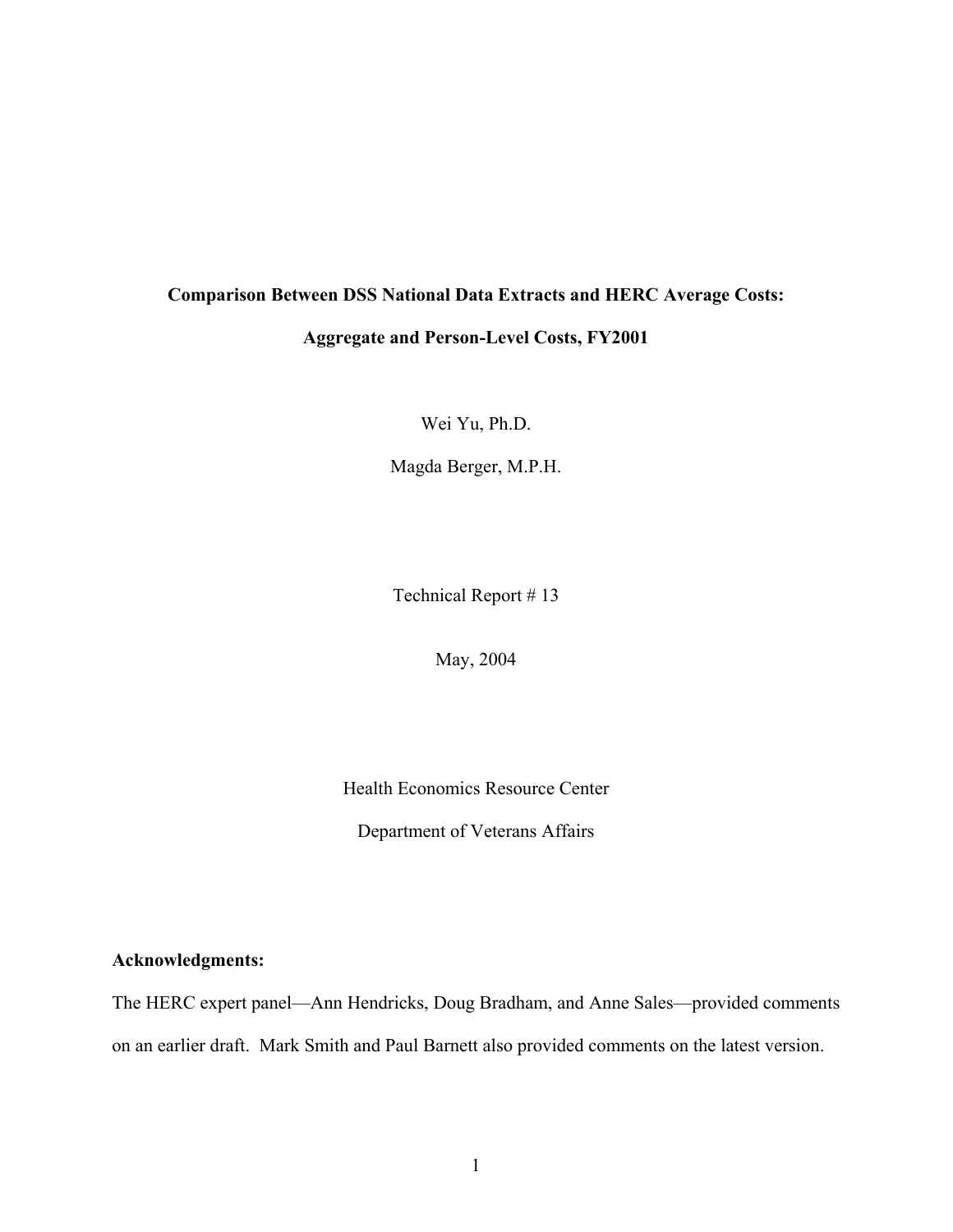#### **1. Introduction**

The VA currently has two sets of health care cost data: those from the Decision Support System (DSS) and those from the Average Cost Database (ACD) created by the Health Economics Resource Center (HERC). Researchers often need to decide which dataset should be used for their studies. Understanding the purposes and methods used to create the two datasets will help researchers make this choice.

This report is one of three comparisons of the two VA cost datasets at HERC. In this report we look at person-level annual costs; the other two reports compare inpatient and outpatient costs at the encounter level, respectively. We define person-level annual cost as the total VA health care cost incurred by one person within fiscal year 2001 (FY2001, the period October 1, 2000 – September 30, 2001). In Section 2, we describe the structural differences between the two datasets and the effects of these differences on cost estimates at various levels of cost aggregation. Section 3 addresses the difference between person-level and encounter-level costs, Section 4 provides methods, Section 5 reports the results, and section 6 provides recommendations for data selection.

# **2. Structural Differences**

Structural differences are primarily due to the difference in the purpose of data development. HERC data are designed for research whereas DSS data are designed for management. We discuss these differences in detail below.

2.1 Cost inclusion and allocation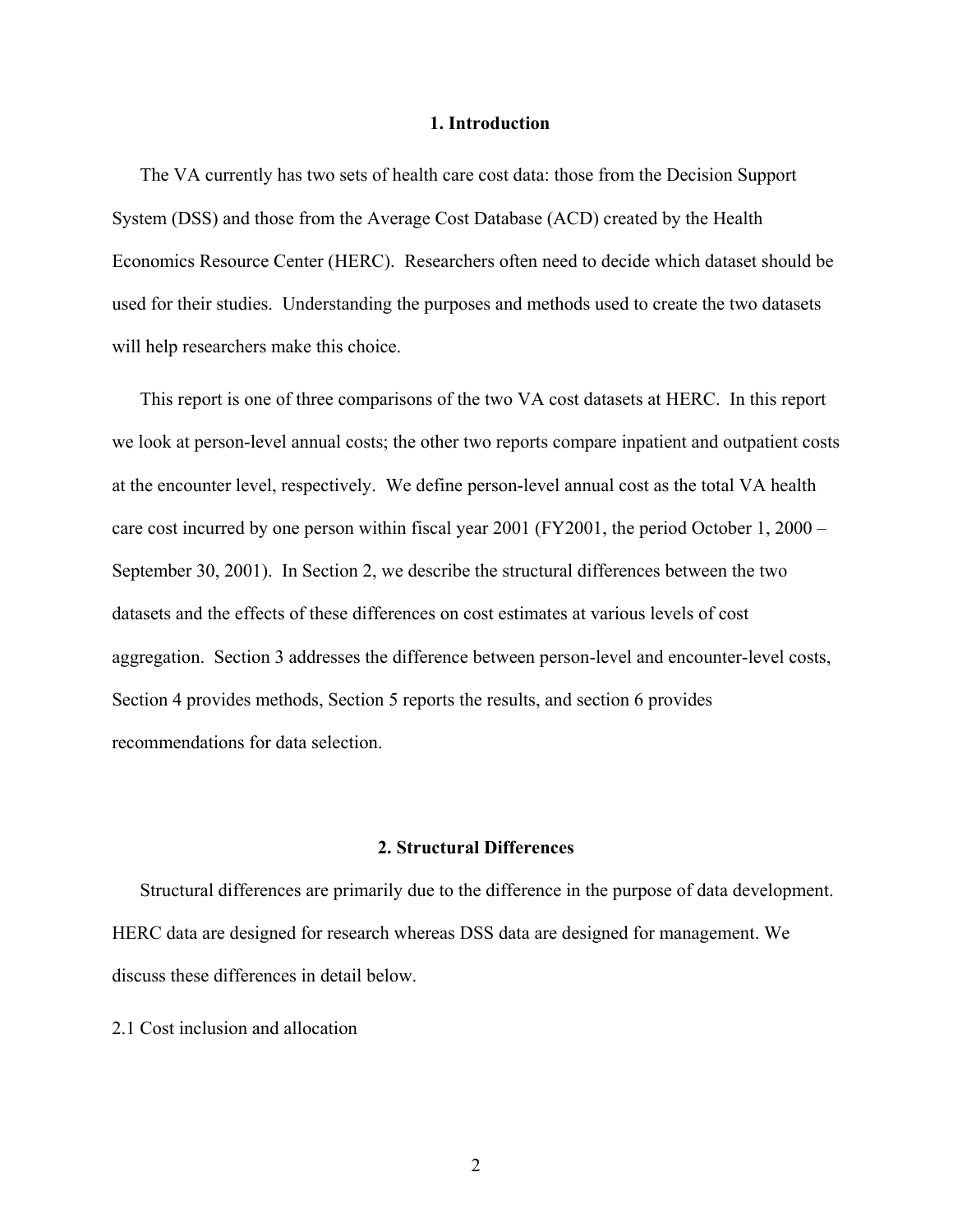The two datasets differ in cost allocation at two levels. The first level of allocation is: the total national cost for patient care. The DSS dataset includes costs of national programs, and central and VISN offices, whereas the HERC dataset does not. These costs accounted for about 7% of the total cost in FY2001. Because national program costs are allocated proportionally to the direct costs of patient care, their inclusion causes cost to differ by a fixed proportion, but does not affect the relative difference between study groups. If absolute costs are important for a particular research project, the national program costs can be easily removed.

The two datasets also differ at a second level of allocation: the service category. HERC grouped inpatient and outpatient care into 23 categories (11 inpatient and 12 outpatient categories). The cost allocation in the HERC dataset is based on the cost-distribution report (CDR). Administrators in each medical center conduct the cost distribution in the CDR, and the proportions of resource allocation among service categories are not frequently updated to capture changes in how resources were actually used. In contrast, the DSS cost allocation is based on resource use reported by DSS staff at each medical center, and the data are updated monthly. Therefore, the DSS dataset is based on a more accurate allocation of workload among service categories. For example, the VA Allocation Resource Center (ARC) found that CDR allocated more costs than DSS to inpatient care because CDR did not capture the shift from inpatient to outpatient care in some VA medical centers. The ARC web site includes further information about CDR and DSS cost allocation. The ARC web site is a VA intranet site. VA employees can obtain its information from the VA Information Resource Center

(http://[www.virec.research.med.va.gov\)](http://www.virec.research.med.va.gov/).

The DSS team is currently developing a Monthly Program Cost Report (MPCR) to replace CDR. If MPCR is approved, CDR will not be continued in fiscal year 2005. By that time, the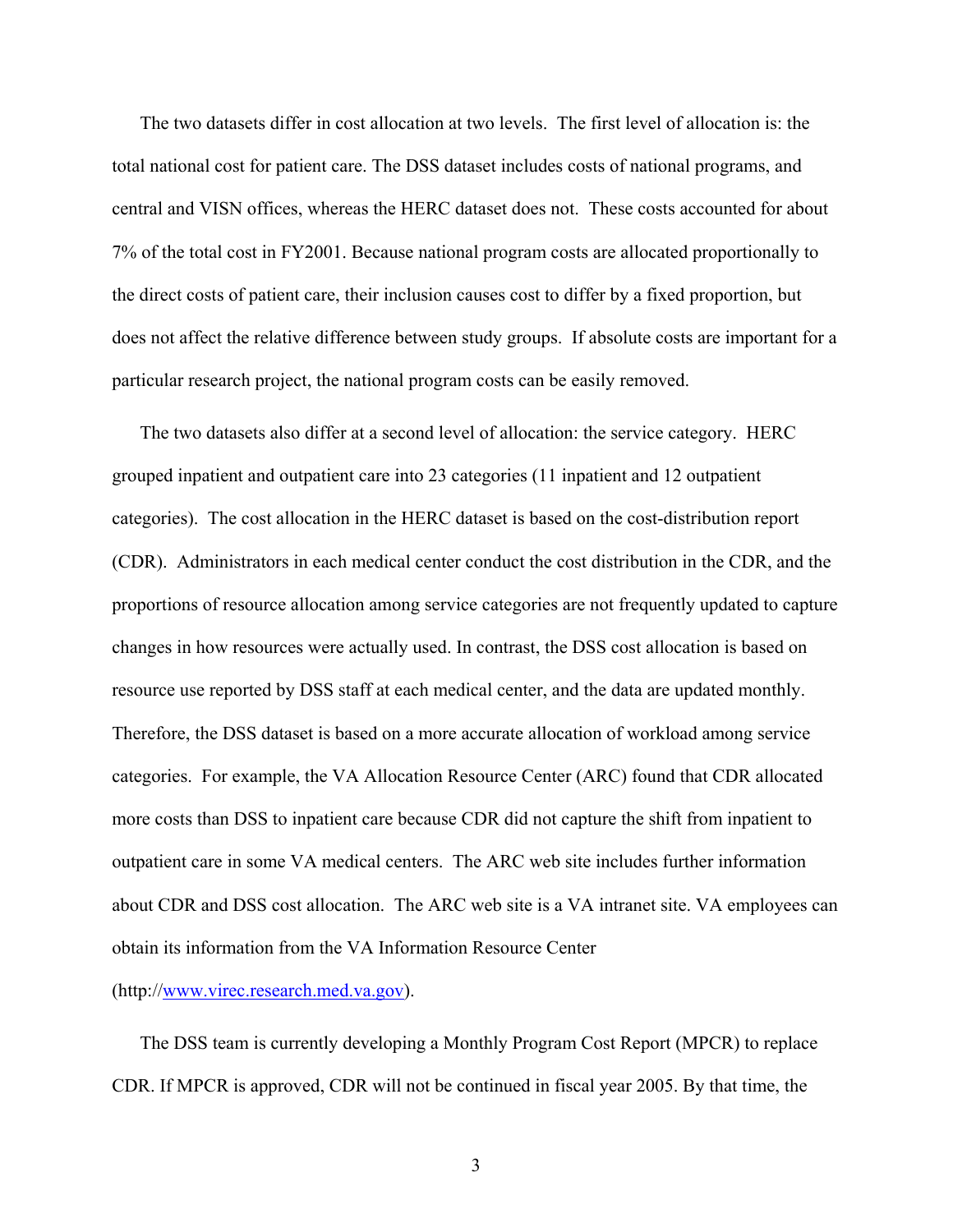HERC Average Cost Datasets will be based on cost allocation in DSS MPCR. Thus, the difference in second-level cost allocation between DSS and HERC datasets will be substantially reduced.

#### 2.2 Relative values

We use the notion of relative values to measure the relative intensity of resource use across health care services or procedures. For example, assuming that nursing time is the only resource used, if procedure A takes 30 minutes of nurse time and procedure B takes 15 minutes of nurse time, then the relative intensity of resource use for procedure A will be twice that for procedure B. Therefore, the relative value unit (RVU) for procedure A is 2 and the RVU for procedure B is 1. A procedure's RVU determines its weight for cost allocation. For example, if a clinic provides only 1,000 units of procedure A and 1,000 units of procedure B per year, and the total annual cost of this clinic is \$300,000, then, given the knowledge of the procedures' RVUs, we can easily allocate \$200,000 for procedure A and \$100,000 for procedure B. The unit cost of providing procedure A will be \$200 (200,000/1000) and the unit cost of providing procedure B will be \$100. DSS measures actual resource use for each product or service. Because the mix of resource components (labor, materials, equipment, etc.) used for each product or service varies across medical centers, the DSS RVUs, as well as unit cost, also vary across medical centers.

# HERC RVU

The HERC average-cost dataset is based on average relative values derived from the private sector. For outpatient care, we used RVUs from Medicare and other sources from the private sector (Phibbs et al. 2003) for resource allocation. For inpatient medical and surgical care, we used Medicare Diagnosis Related Groups (DRGs) with adjustment for length of stay and days in an intensive care unit to predict a relative weight for each hospital stay. For nursing home care,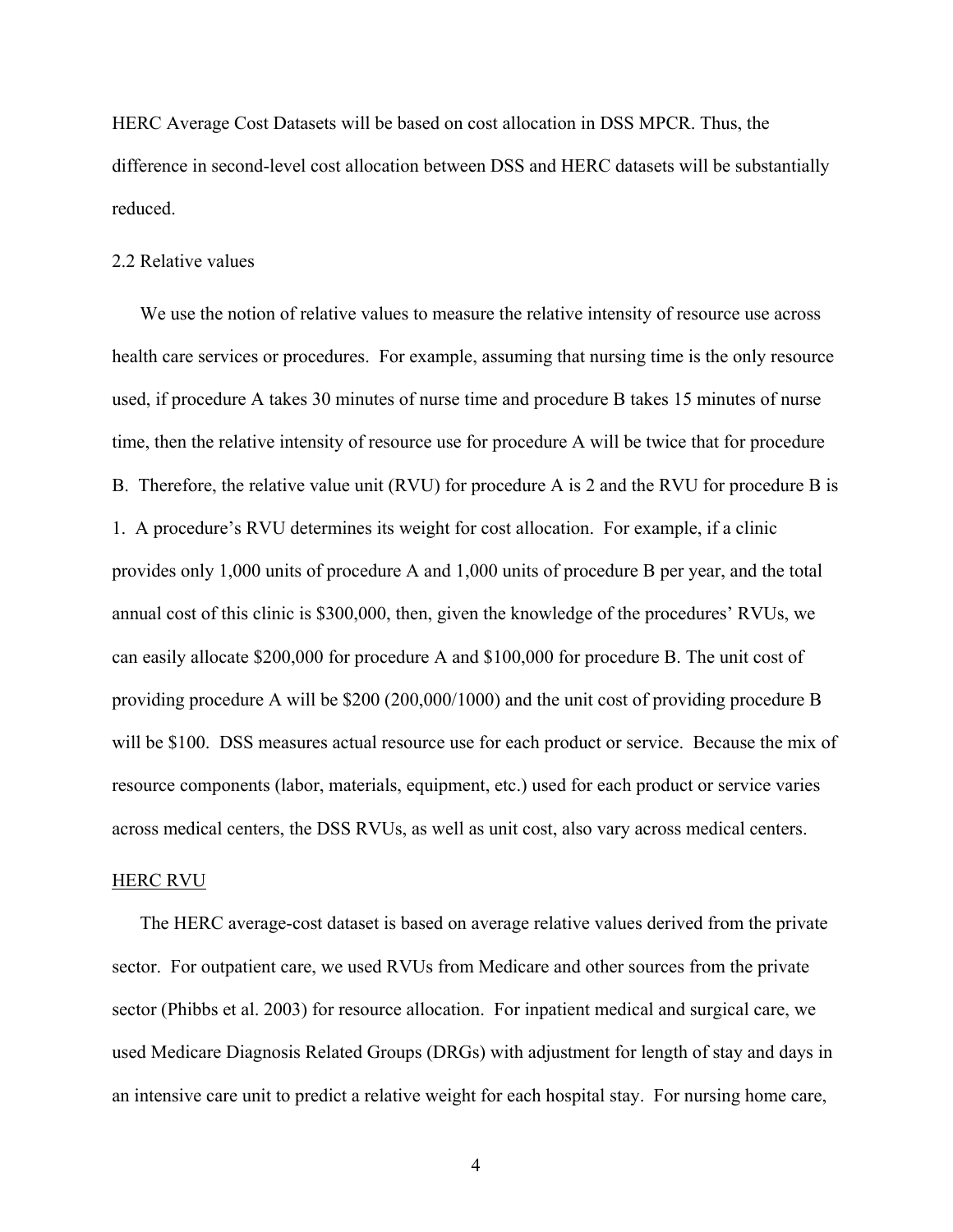we used Resource Utilization Groups (RUGs) to adjust for intensity of resource use. For other inpatient care, we simply used length of stay (LOS) to measure relative resource use. Although these assessments are defined in different ways, they share the same principle of RVUs: they all measure the relative intensity of resource use and determine the weighting for cost allocation across different products. In sum, the HERC cost allocation is based on the average relative weights in resource use for health care services and treatments in the private sector. A unique feature of the HERC dataset is that the RVUs of all providers and hospitals in the VA are assumed to be the same, or to share the same production function.

#### DSS RVU

RVUs in the DSS dataset are based on actual resource use (labor time, material cost, capital cost, etc.) recorded by the DSS team. For outpatient care, RVUs are developed for each service and procedure. For inpatient care, RVUs are established based on a daily measure of nursing time for each type of bed and treatment. Because the relative intensity of resource use differs across medical centers, RVUs are adjusted to reflect the actual resource use in a given medical center. Thus, RVUs created by the DSS may vary across medical centers for the same procedure or treatment.

#### 2.3 Cost allocation

#### Inpatient

The workloads used to allocate cost in DSS and HERC datasets are different. For inpatient care, the two datasets are based on the same workload by design. Because DSS data must be generated shortly after the end of a fiscal year and the database cannot be updated once cost is allocated, a small number of inpatient stays are missed at the few sites that do not enter all data before the deadline. The HERC dataset is based on the Patient Treatment File (PTF), which is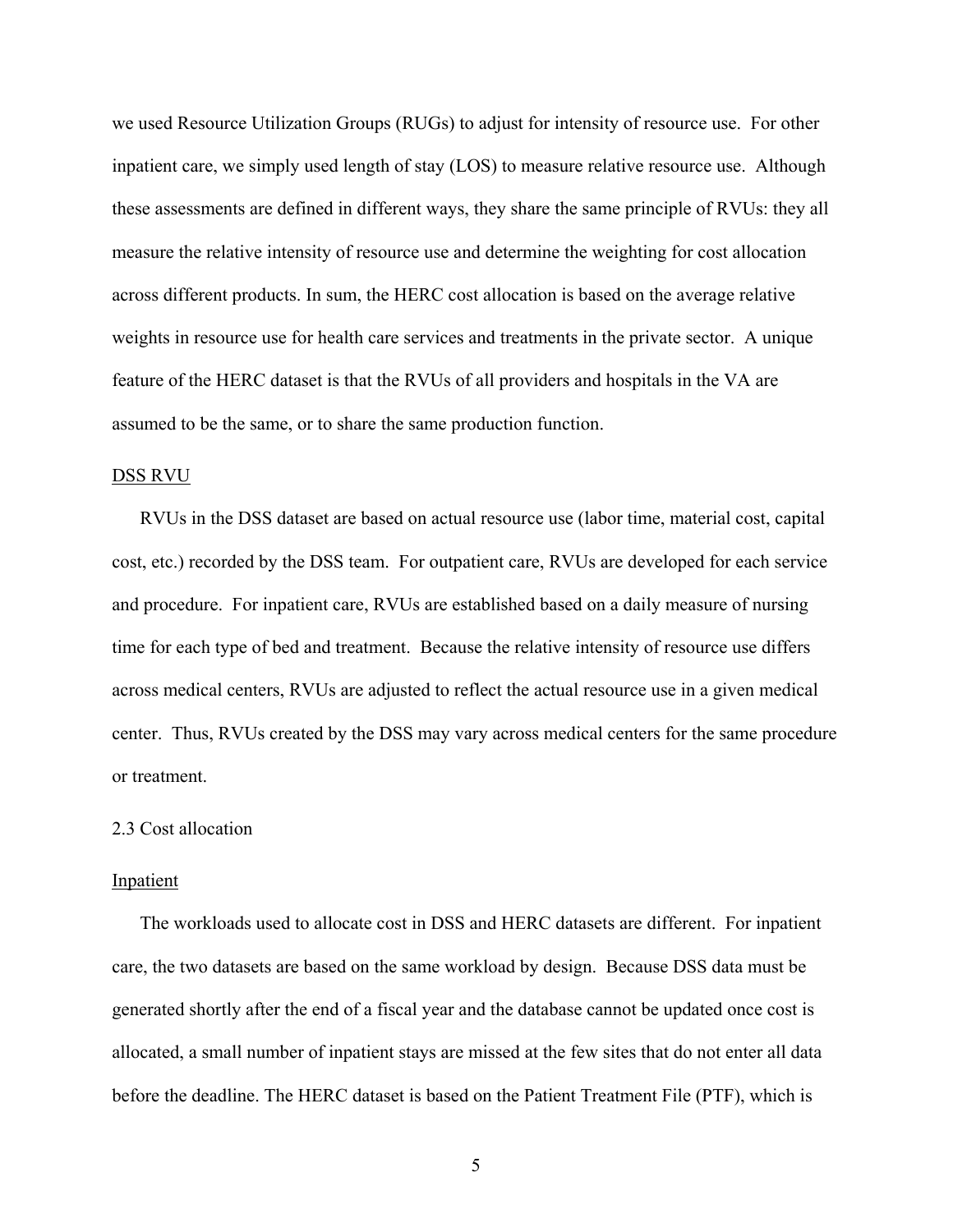usually closed later than the DSS NDE. Because of this discrepancy, a small number of hospital stays appear in the HERC, but not the DSS, dataset. In FY2002, unmatched inpatient stays accounted for less than 1% of the total number of inpatient stays.

# **Outpatient**

The DSS and HERC outpatient files treat workload differently in several ways. First, the HERC workload for outpatient services is based on the encounters recorded in the NPCD SE file, whereas the DSS includes additional workload from VISTA and other VA outpatient databases. In FY2003, DSS allocated 16% of the total outpatient cost to services that were not included in the HERC dataset. Second, the HERC outpatient cost file does not include all outpatient pharmacy. It includes only pharmacy encounters that are recorded in the NPCD outpatient event file (the SE file.) These encounters only consist of consultation visits. (Those provided by a pharmacist.) *Please note that the HERC dataset excludes outpatient pharmacy costs from the total.* Third, the HERC dataset excludes the cost of prosthetics because the associated workload is not clearly identified in the SE file. HERC staff assigned the average price in the private sector for each record of prosthetics in the SE file.

Because of these differences, HERC allocated 16% more cost to the services recorded in the SE file than did DSS. DSS had missed some SE records due to delayed data entry or other technical problems. In FY2002, about 6% of the records in the SE file were not found in DSS (Yu technical report #9). Therefore, the net cost difference at the aggregate level is less than 16%.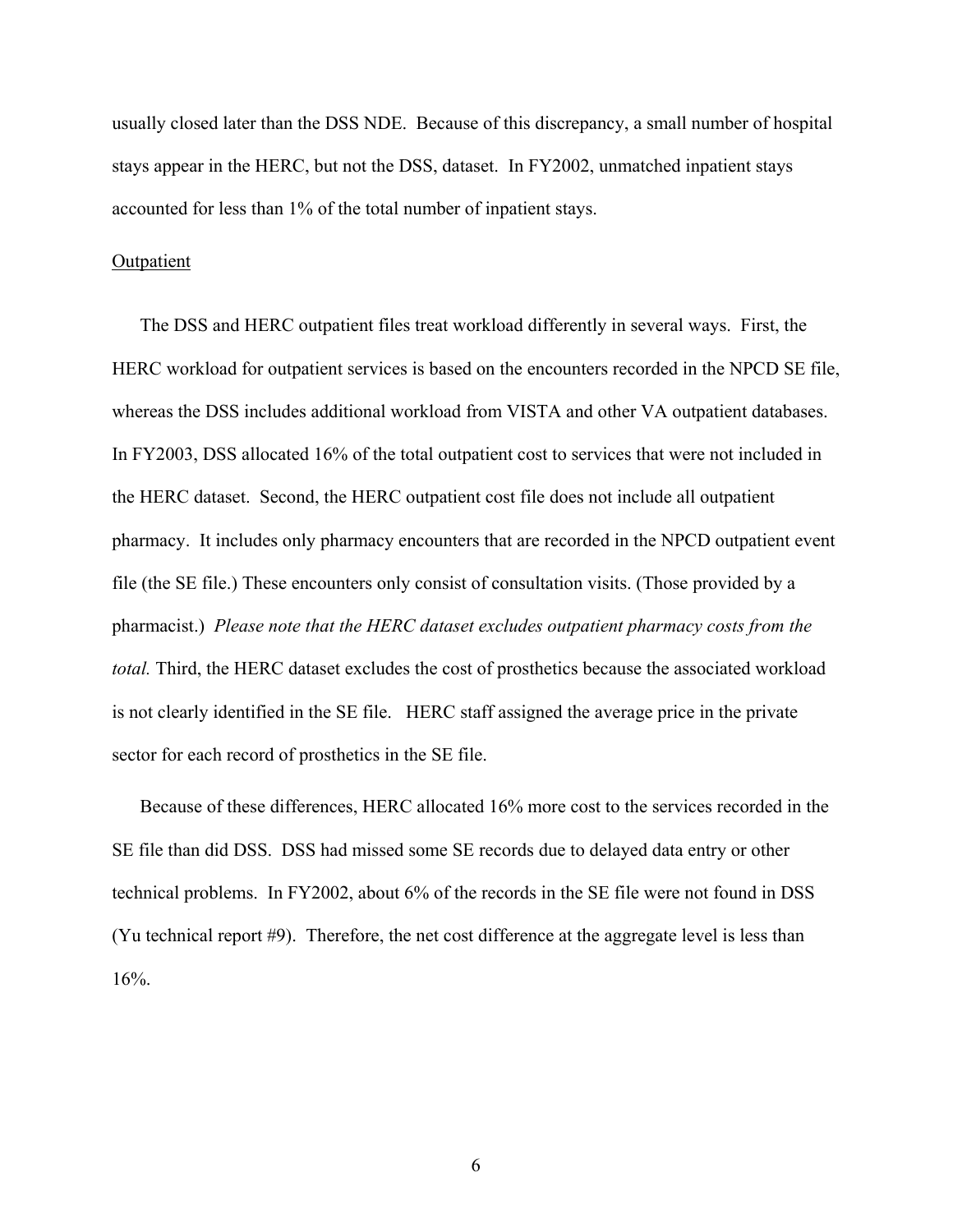## **3. Person-level versus encounter-level costs**

With these structural differences in mind, we can understand the basic differences between person-level and encounter-level costs. For person-level costs, the differences between the HERC and DSS datasets at the aggregate level still remain; the differences in RVU and workload are smoothed through aggregation. For example, if the DSS RVU for laboratory test A is higher than the HERC RVU, and the DSS RVU for laboratory test B is lower than the HERC RVU, then the absolute difference in cost at the person-level is smaller than the absolute difference at the encounter-level if a person has both test A and B within a given fiscal year. The most significant difference in cost assessment between person and encounter levels is for outpatient care. As we discussed in Section 2.3, DSS allocated 16% of outpatient cost to the workload that was not included in the HERC dataset. Thus, for NPCD recorded services, DSS costs at the encounter-level are generally lower than HERC costs. This difference, however, is smaller at the person-level because HERC allocated all outpatient costs to the NPCD workload. The difference, overall, between DSS and HERC datasets should be smaller at the person-level than at the encounter-level.

## **4. Methods**

We conducted this comparison in two levels. We first compared cost differences at the national level for the entire population. We then selected a random sample and compared costs at the person level.

# 4.1 Data and sample selection

Data from October 1, 2000 through September 30, 2001 (FY2001) was used for the comparison. We selected a 20% random sample for the person-level comparison. Because there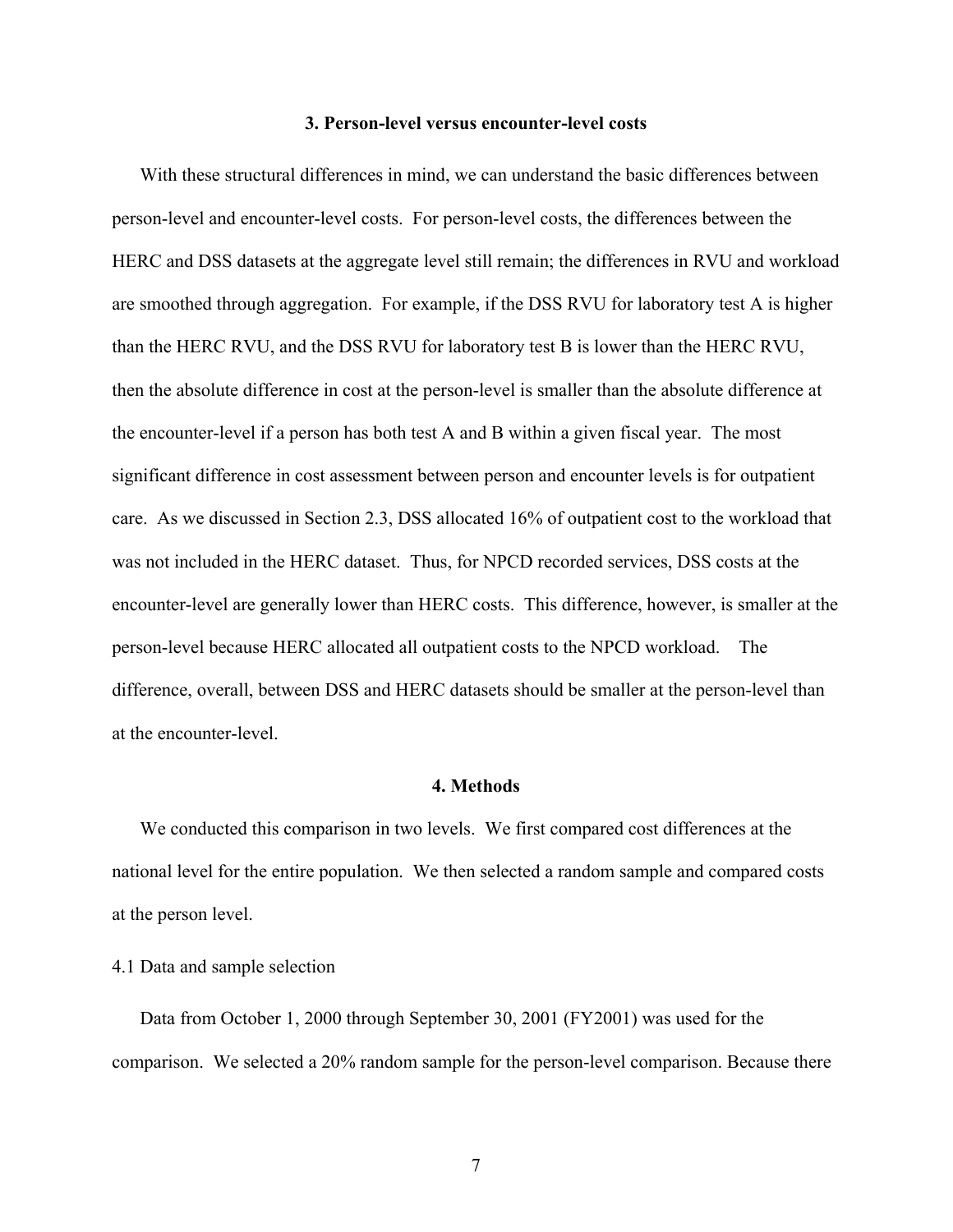were discrepancies in the number of people included in each database, we excluded those who were in only one sample.

#### 4.2 Adjustment

Adjustments were made to ensure the two sets of cost data were comparable:

- 1. We excluded pharmacy costs from both databases. As mentioned, the NPCD outpatient file (SE) included pharmacy costs only for consultation visits, whereas the DSS NDE included all outpatient pharmacy costs. Because of this difference, pharmacy costs are reported for the sake of information only; they are not for comparison.
- 2. We excluded prosthetics costs from both datasets because the HERC average-cost dataset does not provide costs for prosthetics, primarily due to inaccurate workload recorded NPCD. Again, we report these costs for the sake of information only.
- 3. In comparing outpatient costs from the two sources, we limited ourselves to the workload recorded in the NPCD outpatient file. In DSS, these records are flagged with the NPCD indicator variable.

# 4.3 Comparison

The person-level comparison was conducted from three perspectives. First, aggregate costs were compared for major types of health care services. Second, the correlation between annual person-level costs generated from the two different methods was examined. Third, costs were compared by common chronic conditions.

At the aggregate level, we compared total costs, inpatient medical and surgical costs, other inpatient costs, and outpatient costs. We also provided costs of outpatient pharmacy and prosthetics reported in DSS NDEs. We compared means, sums, and distributions of those cost categories.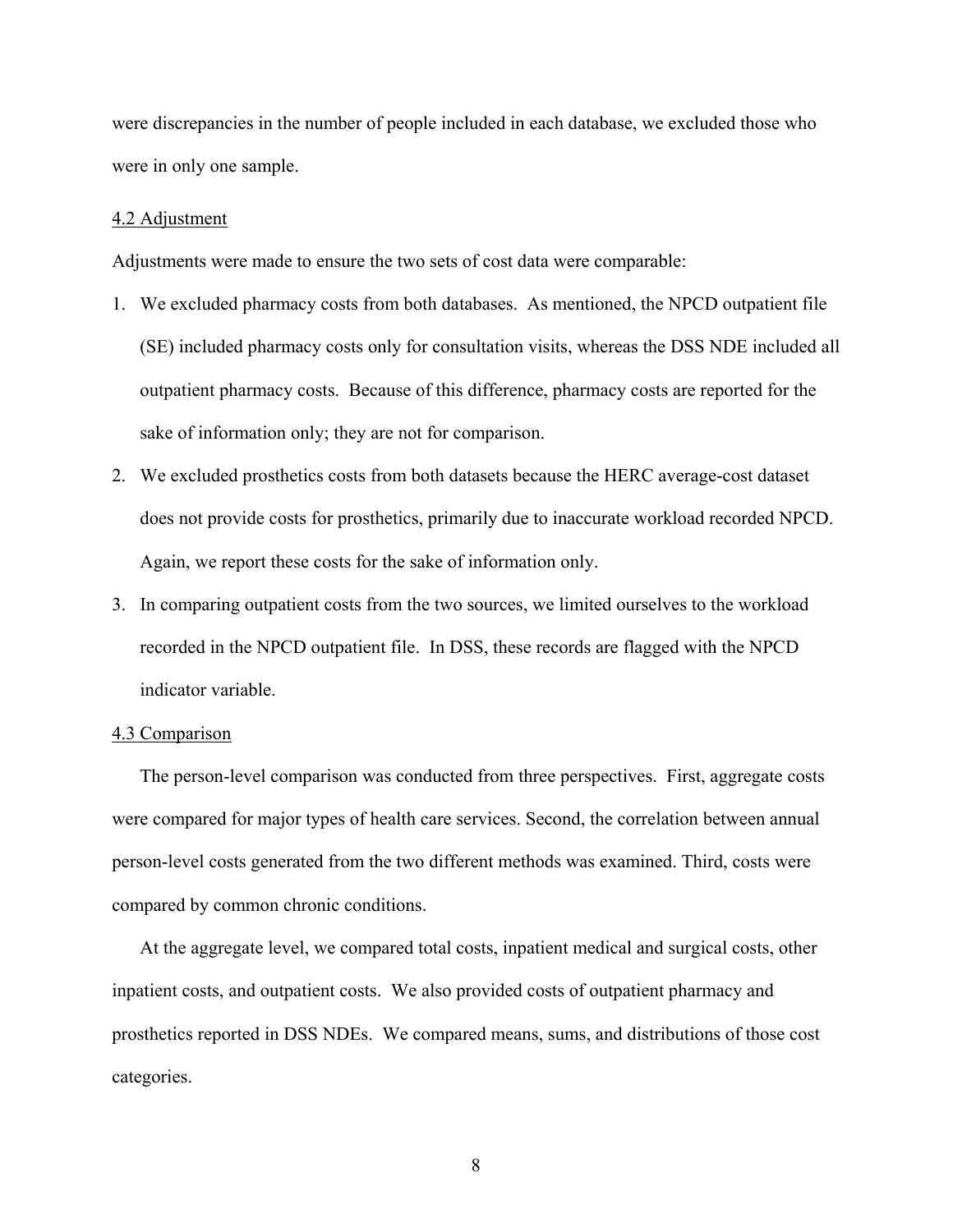To examine how person-level cost estimates from the two sources are correlated, we regressed DSS cost against HERC average cost. This was done for total cost and the three cost components. We examined geographic variations by including indicators for each VISN. VISN 22 was used as the reference.

To examine whether the cost difference is sensitive to certain medical conditions, we compared mean annual cost per person for common chronic conditions. We identified patients who had any of the 37 chronic conditions based on diagnosis data recorded in all VA inpatient and outpatient records in FY2001<sup>1</sup>. We calculated the average costs (total and components) for each chronic condition. Because many people had multiple chronic conditions, this classification is not exclusive. Some people were included in multiple condition groups.

#### **5. Results**

 In this section, we report results of cost differences in national aggregates, cost correlations at the personal level, and cost differences for people who have specific chronic conditions.

5.1 Differences in national aggregates (Table 1)

At the national level, HERC total cost was about \$2 billion (11%) less than DSS total cost. DSS included costs of national programs, central offices, and VISN offices, versus HERC, which excluded these costs. In FY2001, these costs totaled \$1.5 billion.

For medical and surgical inpatient care, the DSS total cost was \$667 million less than HERC total cost. For other inpatient care, the two datasets recorded almost the same level of costs. For outpatient care, we compared the costs for health care services recorded in the NPCD event file, excluding pharmacy and prosthetics. We also reported the DSS non-NPCD costs. For services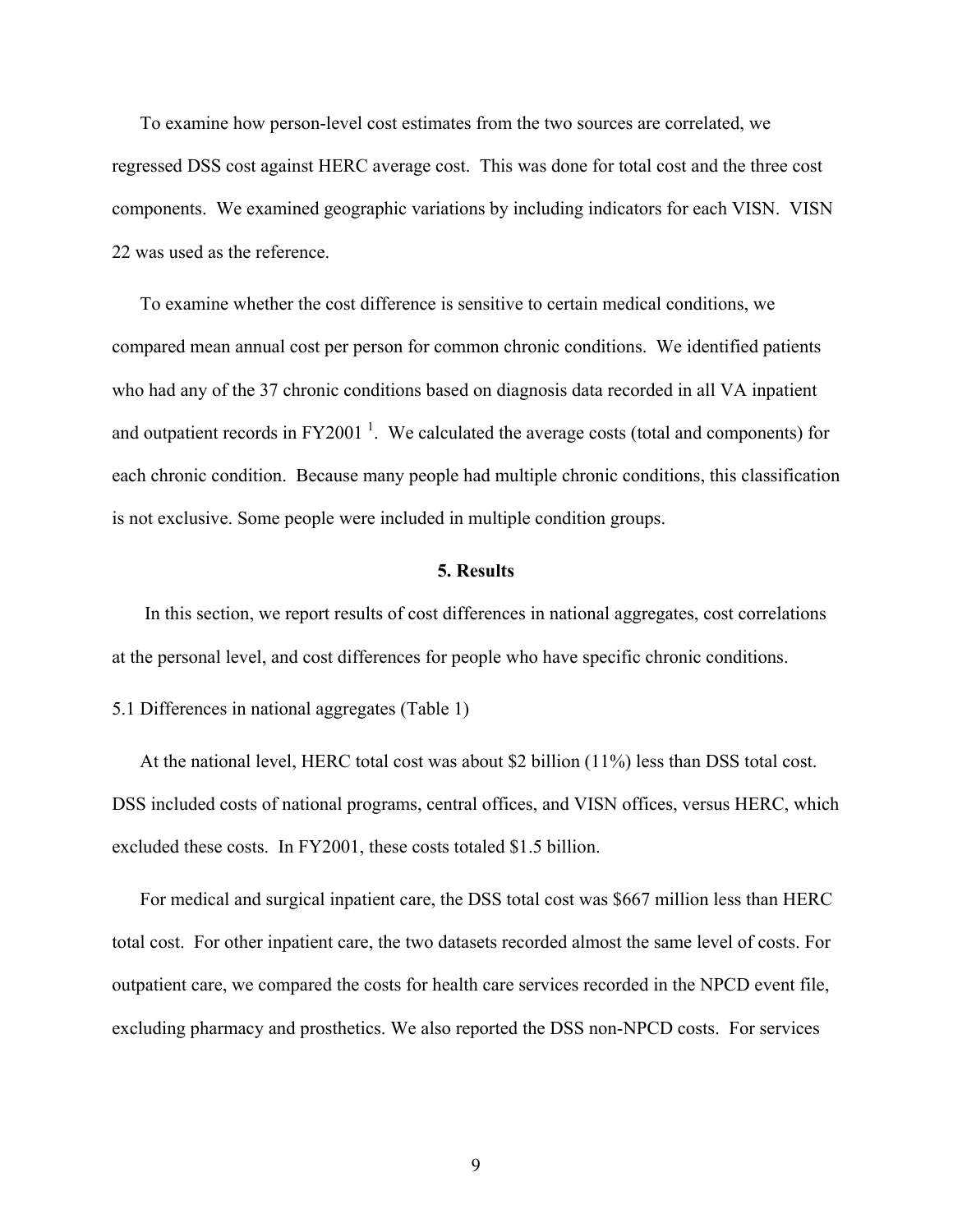recorded in NPCD, the DSS cost was \$1.1 billion higher than the HERC cost, and DSS allocated \$1.4 billion for "other outpatient activities."

The data demonstrated that DSS allocated more costs to outpatient care than to inpatient care. This discrepancy may have occurred because CDR was not updated promptly at some medical centers to reflect the shift from inpatient to outpatient care in recent years.

Table 1 also revealed that DSS has outliers. For example, the maximum total cost per person in DSS was \$33 million. This was, most likely, due to errors.

5.2 Correlations between the two cost databases (Table 2)

Our regression analysis indicated that the annual person-level costs generated from the two data sets were highly correlated. Regression results appear in Table 2, where each column refers to a separate model. The  $R^2$  values were 0.72 for the total cost model, 0.66 for medical/surgical inpatient model, 0.77 for other inpatient model, and 0.51 for outpatient model. In the regression of DSS costs against HERC costs, the estimated coefficient was 0.90 for total cost, 0.78 for inpatient medical/surgical cost, 0.90 for other inpatient cost, and 0.93 for outpatient cost. These estimated parameters show high correlation between the two datasets. For example, the coefficient of 0.90 in the total-cost model means that every dollar increase in the HERC average annual cost per person was associated with an increase of 90 cents in corresponding DSS cost.

The coefficients of the VISN indicator variables were often significant. For example, 15 of the 21 VISN indicators were statistically significant in the total cost model, indicating that the costs of these 15 VISNs were different from the reference VISN (VISN 22). These coefficients suggested systematic differences between the two cost datasets across the 22 VISNs although the presented results are subject to the selection of the reference VISN.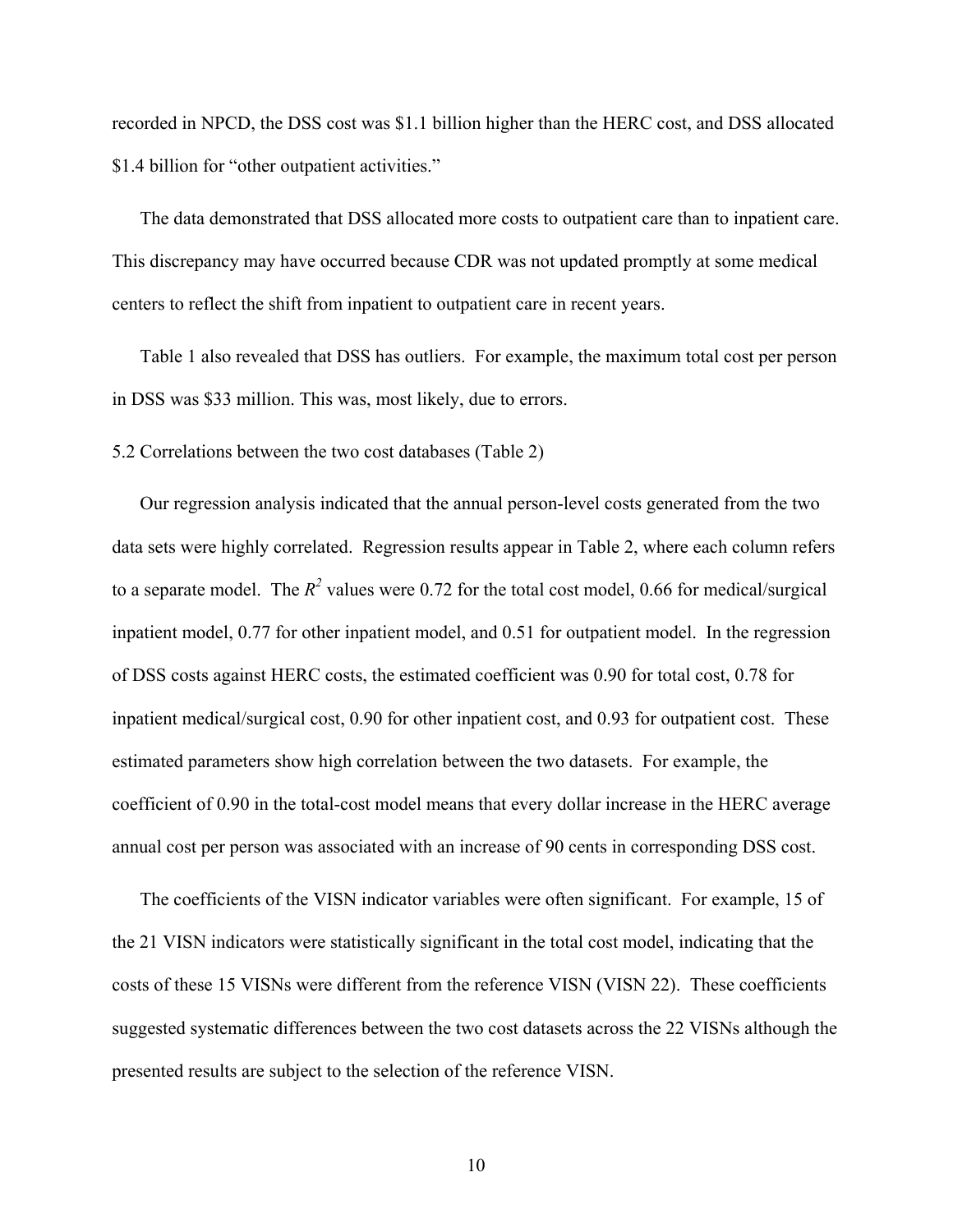# 5.3 Cost differences by chronic disease (Table 3)

Because the average cost for inpatient care was very similar between the two databases, the differences in mean cost across the 37 chronic conditions varied, depending on the proportion of outpatient cost. This pattern, however, was primarily due to three systematic discrepancies discussed in section 2. From the aggregate analysis described in Section 2.1, we learned that DSS included \$1.5 billion more in costs for national programs and for central and VISN offices than did the HERC dataset. Thus, both DSS inpatient and outpatient costs would be higher than HERC costs if the allocations were the same in the two datasets. Because the CDR-based HERC dataset allocated more cost for inpatient care than did DSS, the allocation difference offset the aggregate difference for inpatient costs. This explains why the net difference in average inpatient cost between the two datasets was small. Because DSS included more cost at the aggregate level and allocated more cost to outpatient care than did the HERC dataset, the difference in outpatient costs was substantial. But DSS also allocated 16% of its outpatient costs to services that were not included in NPCD. Thus, the cost difference for the services recorded in NPCD was smaller than the difference for the entire outpatient services (include DSS other outpatient cost) between the two datasets. Hence, study results would be more sensitive to those chronic conditions in which the outpatient cost accounts for a large proportion of the total.

To give another example, outpatient care accounted for 52% of the total cost for patients with PTSD and only 27% of the total for patients with lung cancer. Without including the DSS Other Outpatient Cost, the average total cost reported in DSS for patients with PTSD was 31% higher than that reported in the HERC dataset, and was 40% higher when DSS Other Outpatient Cost was included for lung cancer. These differences were only 10% and 16% respectively.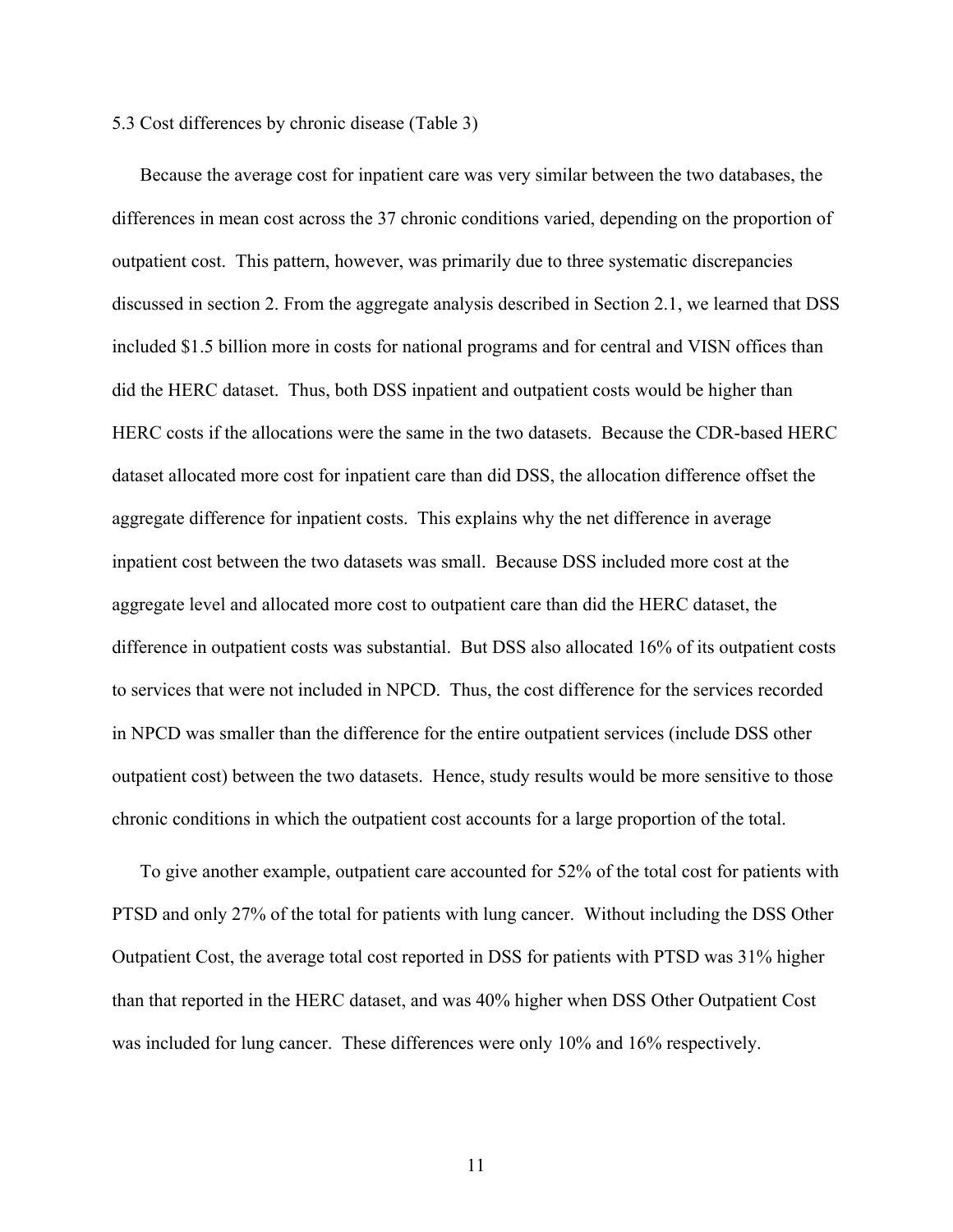The proportion of outpatient cost was not always the dominant factor in explaining cost differences between the two datasets. Although the proportion of outpatient cost was only 15% for patients with spinal-cord injury, for example, the total average cost reported in DSS was 31% greater than that reported by HERC without DSS Other Outpatient Cost. When the DSS Other Outpatient Costs were included, the total average DSS cost was 39% greater.

### **6. Recommendations**

The decision about which cost dataset to select should be based on the purpose(s) of the study. Researchers should consider two sets of determinants. The first set comprises five elements that are based on the differences in dataset design. The second set comprises three elements that are based on empirical evidence provided by our person-level comparison.

# 6.1 Factors related to study design

Because of the differences in study design, researchers should consider the following five factors when choosing a cost dataset.

#### **Generalizability**

The cost allocation of the HERC dataset is based on relative weights from non-VA facilities (e.g., Medicare DRGs and RVUs). The HERC dataset therefore represents the pattern of health care production in the non-VA sector, whereas DSS represents that of VA. Further, the HERC cost dataset includes national estimates that eliminate the geographic variations in cost. The HERC dataset thus accords more easily generalized findings than those based on the DSS dataset.

## Sensitivity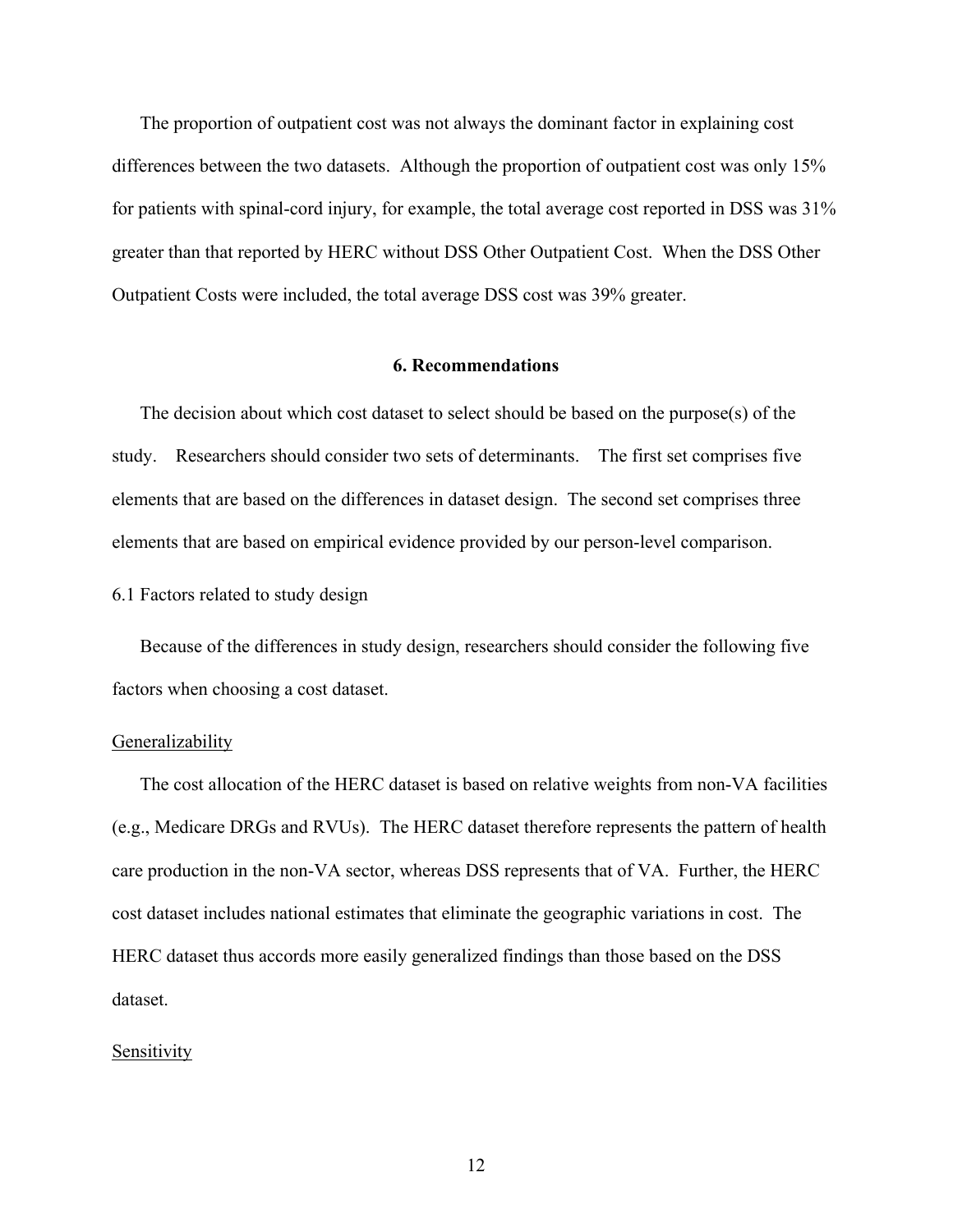Whether a cost measure can reflect differences in medical treatment is an important issue for many studies, especially clinic trials. DSS has more power than the HERC Average Cost Dataset because DSS cost is based on the specific services provided to each patient. For example, the HERC inpatient cost may not identify variations in medical treatments for patients assigned the same DRG.

#### Actual cost

If a researcher wants to know exact costs of providing certain medical services at a specific facility or region, the DSS dataset offers advantages. First, DSS measures actual costs for each medical treatment and procedure. Second, DSS includes more outpatient services than does HERC data. HERC uses the National Patient Care Database (NPCD) encounters as its workload measure, whereas DSS augments NPCD encounters with other activities recorded in VISTA and/or other databases. DSS allocates costs to Addiction Severity Index (ASI) assessments, for example, whereas HERC data does not capture those assessments.

# Pharmacy and Prosthetics

Because the NPCD database does not have complete or accurate data for outpatient pharmacy and prosthetics, costs for these services are reported only in DSS. HERC reports average private-sector prices for prosthetics. Consequently, for any study heavily influenced by these factors, DSS is the better choice.

#### Comparability to non-VA studies

The HERC and DSS datasets handle indirect costs in different ways. HERC excludes the costs that are not incurred to the non-VA sector whereas DSS includes all costs for the administrative purposes. For example, costs for central office and national programs (e.g., the geriatric care program) are excluded from the HERC dataset, whereas DSS includes these costs.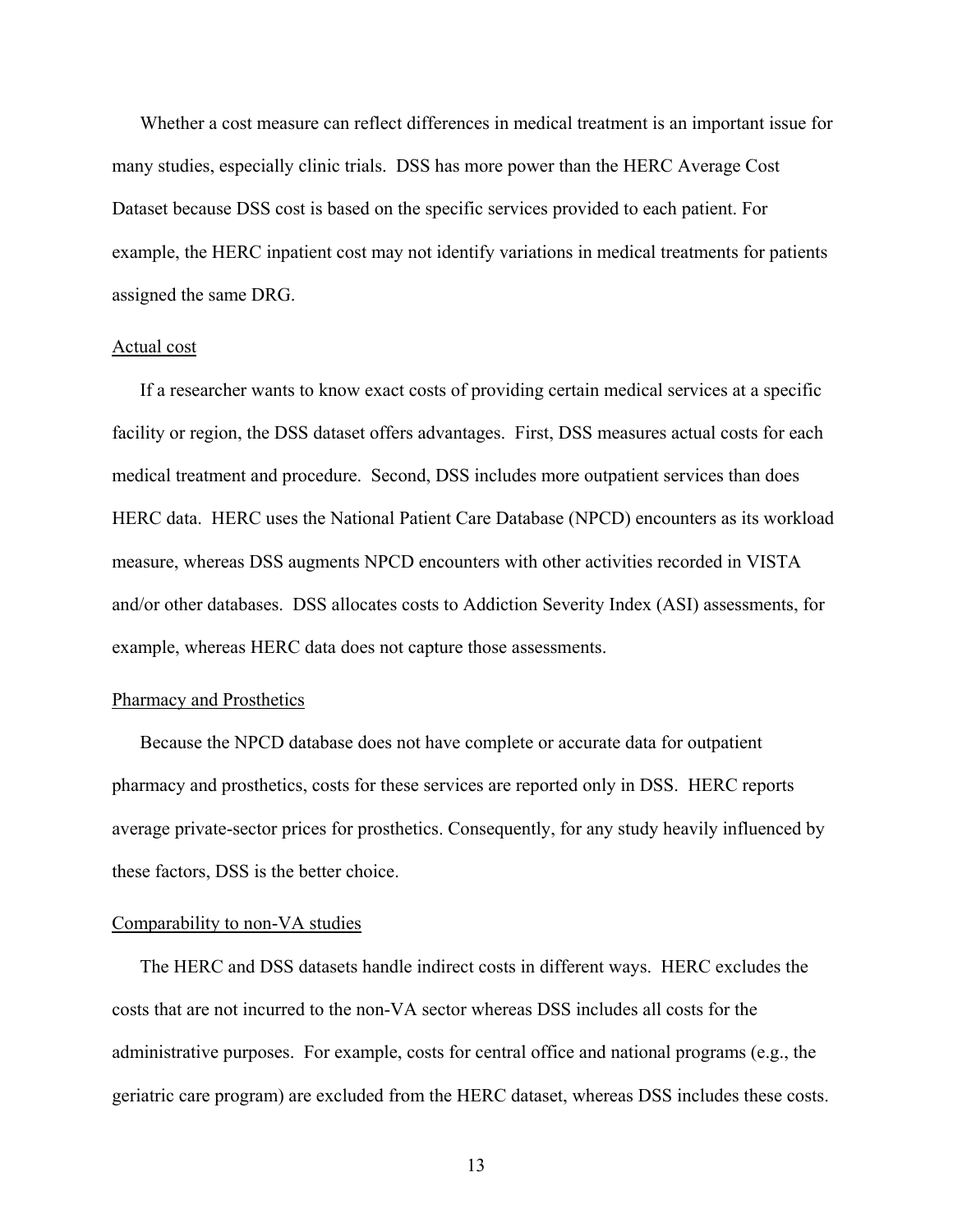Subsequently, the costs included in the HERC average cost dataset are more comparable to non-VA studies than the DSS dataset.

6.2 Factors related to empirical evidence

If a study uses person-level costs, researchers should also consider the following three factors when choosing between the HERC and DSS datasets.

# Cost allocation

As we discussed in Section 2.3, if a study requires only person-level costs, the differences in cost allocation among products (due to different RVUs) and between inpatient and outpatient services (due to CDR inaccuracy) have been worked out. Researchers should give priority to other factors.

# Relative difference

As indicated in the regression analysis, if the study examines relative difference and uses person-level cost, the difference between the two datasets is small: The regression coefficients are all around 0.9. Thus, the decision to use the two datasets should be based on other factors.

# Range of diseases studied

If a study focuses on a single disease or a few diseases, researchers should use the information presented in Table 3 to the degree to which their results would differ based on the dataset. The average mean costs for each service category (e.g., inpatient or outpatient) can also be used as ratios for necessary adjustments.

# **Reference**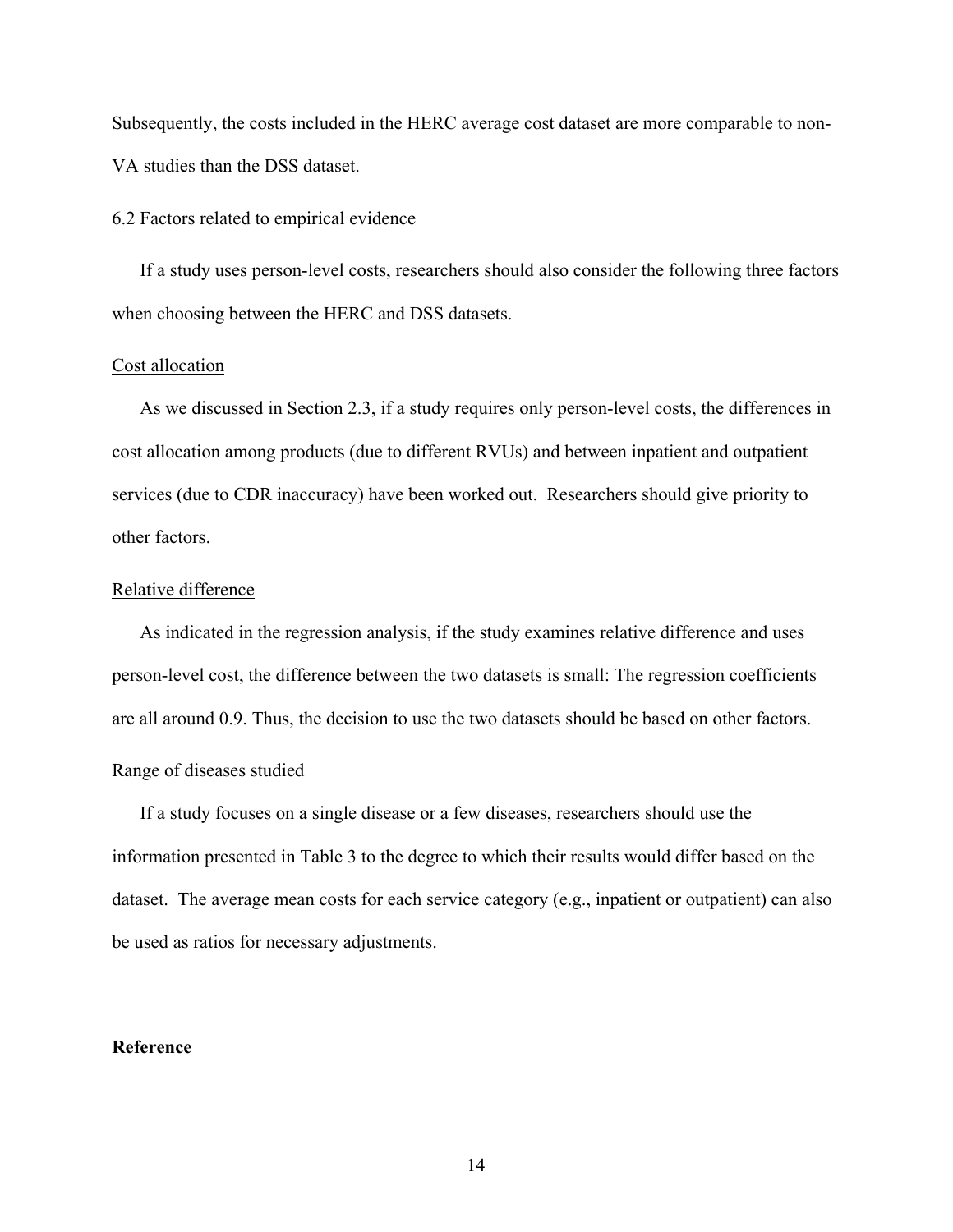**1.** Yu W, Ravelo A, Wagner T, et al. Prevalence and Costs of Chronic Conditions in the VA Health Care System. *Medical Care Research and Review.* 2003; 60(3 (Supplement to September 2003)): 146S-167S.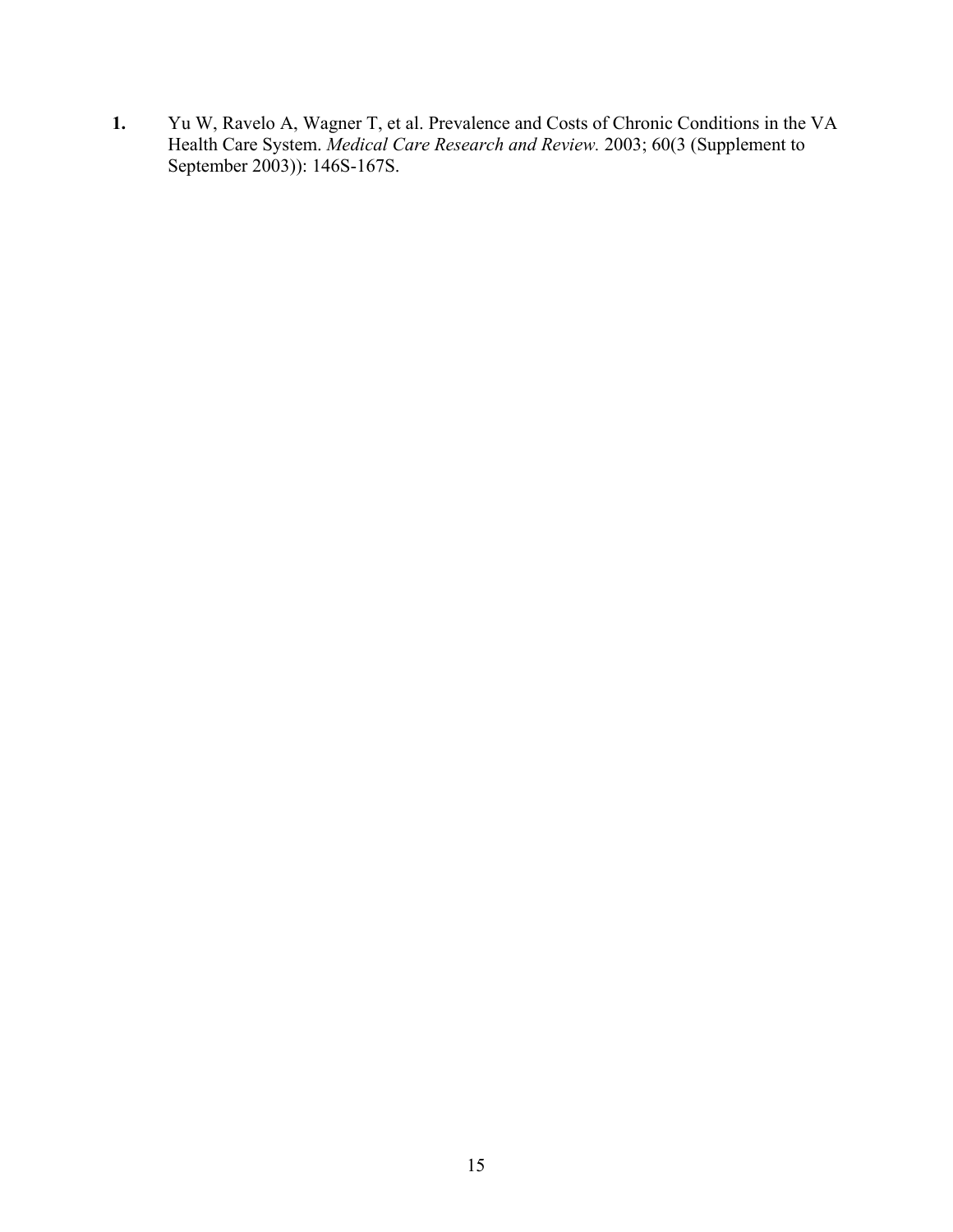| L'ADIEL. COMPARISON OI D'OS ANG HEKU FEF                 | SOLIA ANNI COSIS DY Calegory, F Y ZDU |          |       |            |                |                |
|----------------------------------------------------------|---------------------------------------|----------|-------|------------|----------------|----------------|
|                                                          |                                       | Minimum  | Mean  | Maximum    | Sum            | <b>Std Dev</b> |
| පී<br><b>Total Cost without Pharmacy and Prosthetion</b> |                                       |          |       |            |                |                |
| <b>HERC</b> National                                     | 4.217.138                             |          | 3,554 | 1,603,873  | 14,986,373,317 | 13,317         |
| <b>HERC</b> Local                                        | 4,217,138                             |          | 3,554 | 3,892,398  | 14,986,597,914 | 13,588         |
| <b>DSS</b>                                               | 4,268,972                             |          | 3,937 | 33,021,122 | 16,806,982,910 | 21,174         |
| <b>Inpatient Medical/Surgical Costs</b>                  |                                       |          |       |            |                |                |
| <b>HERC</b> National                                     | 4,217,138                             |          | 1,176 | 1,602,061  | 4,959,977,546  | 8,145          |
| <b>HERC</b> Local                                        | 4,217,138                             |          | 1,176 | 1,471,112  | 4,960,096,047  | 8,250          |
| <b>DSS</b>                                               | 4,268,972                             |          | 1,006 | 1,720,009  | 4,292,807,758  | 7,366          |
| Inpatient Non-Medical/Surgical Costs                     |                                       |          |       |            |                |                |
| <b>HERC National</b>                                     | 4,217,138                             |          | 905   | 1,084,216  | 3,815,483,210  | 36,696         |
| <b>HERC</b> Local                                        | 4,217,138                             |          | 905   | 3,890,316  | 3,815,483,347  | 38,018         |
| <b>DSS</b>                                               | 4,268,972                             |          | 894   | 1,520,246  | 3,814,997,374  | 8,333          |
| <b>Outpatient Costs</b>                                  |                                       |          |       |            |                |                |
| <b>HERC</b> National                                     | 4,217,138                             |          | 1,473 | 247,029    | 6,210,912,562  | 2,907          |
| <b>HERC</b> Local                                        | 4,217,138                             |          | 1,473 | 257,621    | 6,211,018,520  | 2,934          |
| DSS NPCD Workload                                        | 4,268,972                             |          | 1,710 | 895,192    | 7,298,678,135  | 3,527          |
| DSS Non-NPCD Workload                                    | 4,268,972                             |          | 328   | 33,021,122 | 1,400,499,645  | 16,614         |
| <b>Pharmacy and Prosthetics Costs</b>                    |                                       |          |       |            |                |                |
| <b>DSS Pharmacy</b>                                      | 4,217,138                             | $-5,488$ | 726   | 5,164,247  | 3,061,169,154  | 4,089          |
| <b>DSS Outpatient Prosthetics</b>                        | 4,268,972                             | ٦        | 107   | 1,622,029  | 457,780,952    | 2,017          |
|                                                          |                                       |          |       |            |                |                |

| <b>MANO</b><br>l<br>l                   |
|-----------------------------------------|
| .<br>ו                                  |
| ç                                       |
|                                         |
|                                         |
|                                         |
| <br> <br> <br> <br>The man and the same |
|                                         |
| くくり<br>$\frac{2}{3}$                    |
|                                         |
| I<br>ζ                                  |
| l                                       |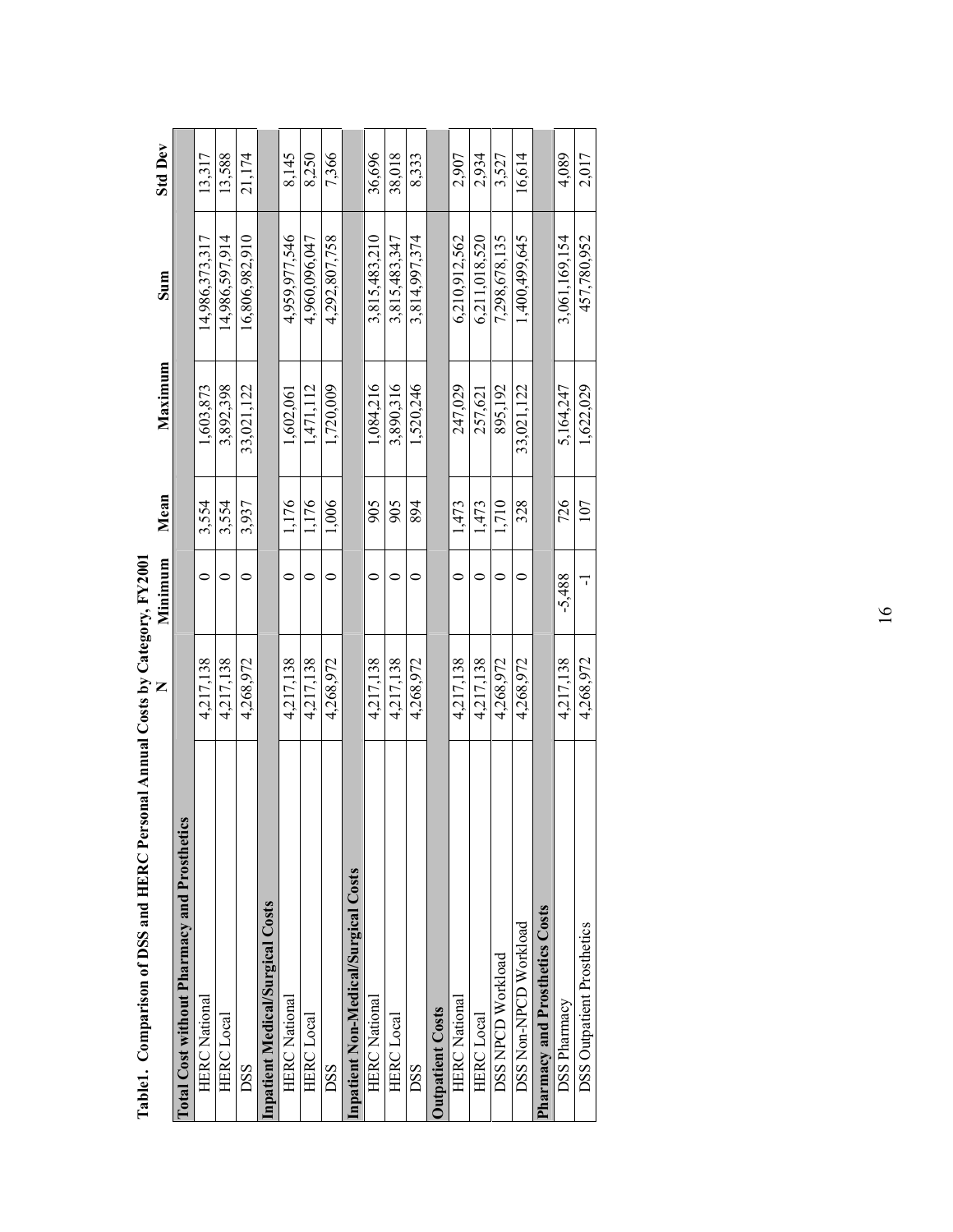|                    | <b>Table 2. Regression Co</b> |             | efficients Between HERC Local and DSS Costs, FY2001 |                 |                            |             |                       |                |
|--------------------|-------------------------------|-------------|-----------------------------------------------------|-----------------|----------------------------|-------------|-----------------------|----------------|
|                    | DSS Total                     | Cost        | DSS Med/Surg                                        |                 | <b>DSS Other Inpatient</b> |             | <b>DSS Outpatient</b> |                |
|                    | Coefficient                   | t-statistic | Coefficient                                         | t-statistic     | Coefficient                | t-statistic | Coefficient           | t-statistic    |
| <b>HERC</b>        |                               |             |                                                     |                 |                            |             |                       |                |
| Local<br>Cost      | 0.900                         | 1502.95     | 0.779                                               | 1275.4          | 0.903                      | 1697.99     | 0.925                 | 939.73         |
| VISN               | $-154.329$                    | $-3.06$     | 65.564                                              | 2.09            | 74.215                     | 2.57        | -361.845              | $-20.2$        |
| VISN <sub>2</sub>  | $-371.709$                    | $-6.47$     | 13.616                                              | 0.38            | 53.684                     | 1.63        | $-322.272$            | $-15.79$       |
| VISN <sub>3</sub>  | $-73.422$                     | $-1.46$     | $-49.651$                                           | $-1.59$         | 143.087                    | 4.95        | $-44.481$             | $-2.48$        |
| VISN 4             | 297.760                       | $-6.19$     | $-144.759$                                          | 4.84            | 146.717                    | 5.31        | $-313.751$            | $-18.33$       |
| VISN 5             | 277.631                       | 4.57        | $-158.362$                                          | $\frac{2}{1}$   | 371.425                    | 10.66       | 185.489               | 8.59           |
| VISN <sub>6</sub>  | -495.706                      | -9.86       | -199.839                                            | 6.39            | 106.782                    | 3.7         | -203.336              | $-11.37$       |
| VISN <sub>7</sub>  | $-159.022$                    | $-3.32$     | $-13.150$                                           | $-0.44$         | 78.705                     | 2.87        | $-144.558$            | -8.49          |
| VISN <sub>8</sub>  | -472.390                      | $-10.95$    | -86.499                                             | 3.23            | 30.172                     | 1.22        | $-310.200$            | $-20.21$       |
| VISN <sub>9</sub>  | $-67.511$                     | $-1.35$     | 86.428                                              | 2.78            | 50.258                     | 1.75        | $-107.805$            | $-6.07$        |
| VISN <sub>10</sub> | $-266.386$                    | $-4.79$     | 40.168                                              | $-1.16$         | 120.430                    | 3.78        | $-59.490$             | $-3.01$        |
| VISN <sub>11</sub> | $-280.434$                    | -5.4        | $-13.021$                                           | $\frac{4}{1}$   | 12.661                     | 0.43        | $-216.643$            | $-11.74$       |
| <b>VISN 12</b>     | 80.189                        | 1.54        | 88.183                                              | 2.72            | 251.054                    | 8.38        | $-331.714$            | $-17.88$       |
| <b>VISN 13</b>     | $-185.936$                    | $-3.22$     | $-150.784$                                          | 4.21            | 147.890                    | 4.47        | $-82.236$             | $-4.01$        |
| VISN 14            | $-81.664$                     | $-1.25$     | 41.396                                              | 1.02            | 182.767                    | 4.88        | $-335.577$            | $-14.47$       |
| VISN 15            | $-252.862$                    | 4.87        | $-85.536$                                           | $-2.65$         | 46.047                     | 1.55        | $-143.519$            | $-7.78$        |
| <b>VISN 16</b>     | $-278.185$                    | .<br>ა      | 2.697                                               | $\tilde{\circ}$ | 94.071                     | 3.71        | $-212.613$            | $-13.54$       |
| VISN <sub>17</sub> | $-227.167$                    | -4.45       | -82.597                                             | $-2.6$          | $-4.003$                   | $-0.14$     | 39.431                | 2.17           |
| <b>VISN 18</b>     | $-346.571$                    | -6.93       | 45.579                                              | 1.47            | 38.920                     | 1.36        | $-290.263$            | $-16.33$       |
| VISN 19            | $-27.278$                     | $-0.46$     | $-168.416$                                          | 4.61            | 36.916                     | 4.06        | 4.156                 | $\frac{2}{10}$ |
| <b>VISN 20</b>     | $-30.471$                     | $-0.58$     | 58.240                                              | 1.78            | 71.652                     | 2.37        | $-212.633$            | $-11.35$       |
| VISN 21            | 129.336                       | 2.52        | 112.632                                             | 3.52            | 92.057                     | 3.12        | $-26.066$             | $-1.43$        |
| Intercept          | 1295.045                      | 37.02       | 231.657                                             | 10.68           | 94.399                     | 4.71        | 669.709               | 53.42          |
|                    |                               |             |                                                     |                 |                            |             |                       |                |
| No. Obs            | 841,090                       |             | 841,090                                             |                 | 841,090                    |             | 841.090               |                |
| $\mathbf{R}^2$     | 0.729                         |             | 0.659                                               |                 | 0.774                      |             | 0.514                 |                |

| י                                                                            |
|------------------------------------------------------------------------------|
|                                                                              |
|                                                                              |
|                                                                              |
|                                                                              |
| ĭ                                                                            |
| l                                                                            |
|                                                                              |
|                                                                              |
|                                                                              |
|                                                                              |
| ֚֚֚֬                                                                         |
|                                                                              |
|                                                                              |
|                                                                              |
|                                                                              |
|                                                                              |
| $\frac{1}{2}$<br>֖ׅׅׅׅׅׅ֧ׅ֖֧֖֖֚֚֚֚֚֚֚֚֚֚֚֚֚֚֚֚֚֚֚֚֚֚֚֚֚֚֚֚֚֚֡֝֝֝֬֝֬֓֓֝֬֓֝֬֝֬ |
|                                                                              |
|                                                                              |
|                                                                              |
|                                                                              |
| $\begin{array}{c} \hline \end{array}$                                        |
|                                                                              |
|                                                                              |
|                                                                              |
|                                                                              |
|                                                                              |
|                                                                              |
|                                                                              |
| ׅ֘֒                                                                          |
|                                                                              |
|                                                                              |
|                                                                              |
|                                                                              |
|                                                                              |
|                                                                              |
|                                                                              |
| ֕                                                                            |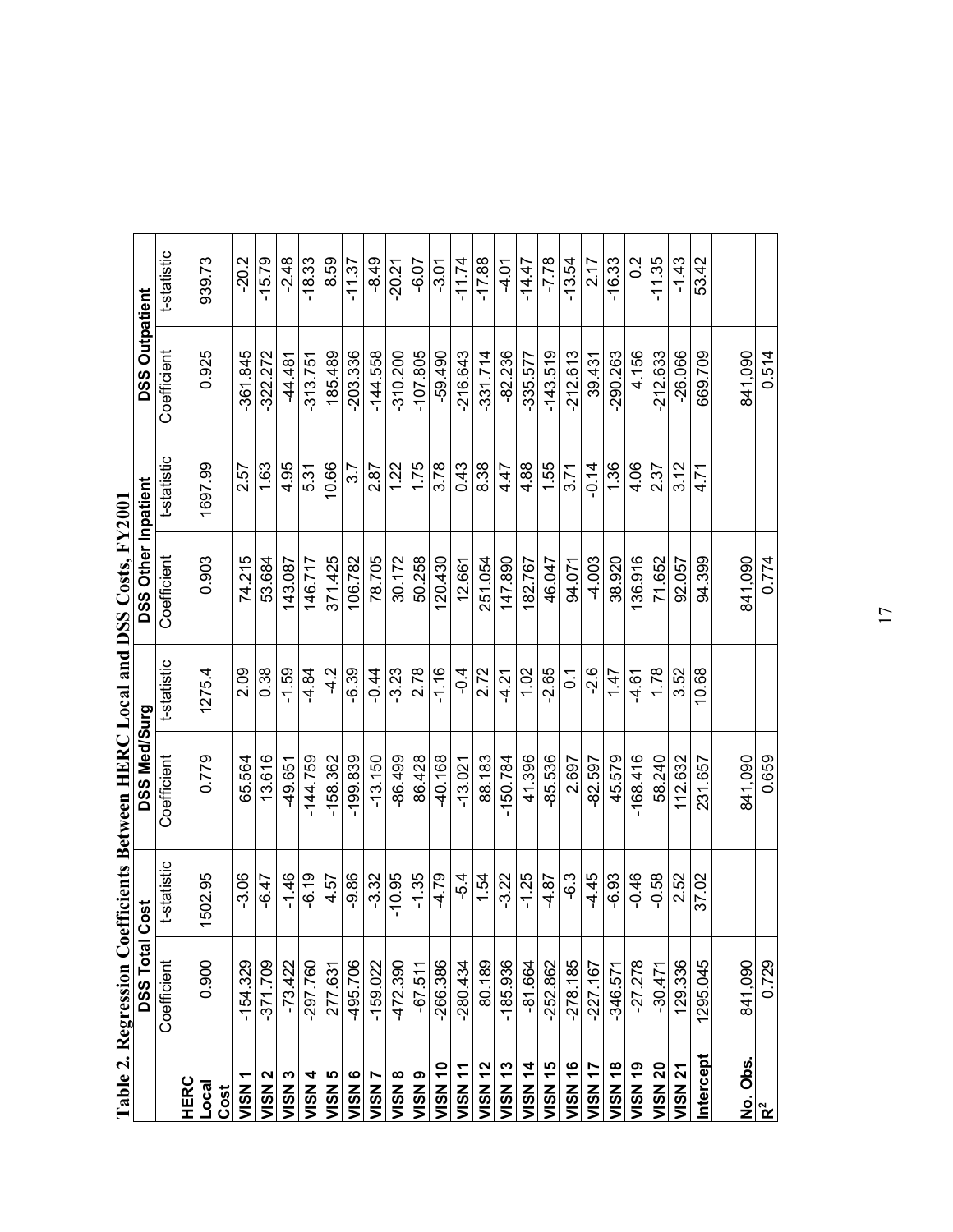| Inpatient<br><b>Acid related disorders</b><br><b>HERC National</b><br>34806<br>3237<br>1377<br>2583<br>7197<br><b>HERC Local</b><br>34806<br>3159<br>1374<br>2542<br>7075<br><b>DSS</b><br>1615<br>34806<br>3017<br>3289<br>8382<br>461<br>DSS other outpatient<br>Alzheimer's<br><b>HERC National</b><br>5287<br>3750<br>6097<br>2226<br>12074<br><b>HERC Local</b><br>5287<br>11599<br>3574<br>5854<br>2171<br><b>DSS</b><br>5287<br>13580<br>3146<br>6185<br>2745<br>DSS other outpatient<br>1505<br><b>Diabetes</b><br><b>HERC National</b><br>1047<br>2166<br>152570<br>2272<br>5484<br><b>HERC Local</b><br>152570<br>2262<br>1068<br>2151<br>5481<br><b>DSS</b><br>152570<br>2133<br>1236<br>2664<br>6443<br>DSS other outpatient<br>411<br>Hypertension<br><b>HERC National</b><br>1889<br>365027<br>1813<br>853<br>4556<br><b>HERC Local</b><br>365027<br>1805<br>867<br>1882<br>4554<br><b>DSS</b><br>2352<br>365027<br>1721<br>1006<br>5416<br>DSS other outpatient<br>336<br>Benign prostatic hyperplasia<br><b>HERC National</b><br>81204<br>1964<br>876<br>2062<br>4902<br><b>HERC Local</b><br>81204<br>1947<br>903<br>2057<br>4907<br><b>DSS</b><br>81204<br>1860<br>1015<br>2559<br>5816<br>DSS other outpatient<br>383<br>Hep C<br><b>HERC National</b><br>16242<br>2866<br>2948<br>3583<br>9396<br><b>HERC Local</b><br>16242<br>3060<br>3651<br>9731<br>3020<br><b>DSS</b><br>16242<br>2921<br>3566<br>5018<br>12120<br>DSS other outpatient<br>615 | <b>CHRONIC CONDITIONS</b> | N MEG/SURG | Other Outpatient | Total |
|-------------------------------------------------------------------------------------------------------------------------------------------------------------------------------------------------------------------------------------------------------------------------------------------------------------------------------------------------------------------------------------------------------------------------------------------------------------------------------------------------------------------------------------------------------------------------------------------------------------------------------------------------------------------------------------------------------------------------------------------------------------------------------------------------------------------------------------------------------------------------------------------------------------------------------------------------------------------------------------------------------------------------------------------------------------------------------------------------------------------------------------------------------------------------------------------------------------------------------------------------------------------------------------------------------------------------------------------------------------------------------------------------------------------------------------------------------------------------|---------------------------|------------|------------------|-------|
|                                                                                                                                                                                                                                                                                                                                                                                                                                                                                                                                                                                                                                                                                                                                                                                                                                                                                                                                                                                                                                                                                                                                                                                                                                                                                                                                                                                                                                                                         |                           |            |                  |       |
|                                                                                                                                                                                                                                                                                                                                                                                                                                                                                                                                                                                                                                                                                                                                                                                                                                                                                                                                                                                                                                                                                                                                                                                                                                                                                                                                                                                                                                                                         |                           |            |                  |       |
|                                                                                                                                                                                                                                                                                                                                                                                                                                                                                                                                                                                                                                                                                                                                                                                                                                                                                                                                                                                                                                                                                                                                                                                                                                                                                                                                                                                                                                                                         |                           |            |                  |       |
|                                                                                                                                                                                                                                                                                                                                                                                                                                                                                                                                                                                                                                                                                                                                                                                                                                                                                                                                                                                                                                                                                                                                                                                                                                                                                                                                                                                                                                                                         |                           |            |                  |       |
|                                                                                                                                                                                                                                                                                                                                                                                                                                                                                                                                                                                                                                                                                                                                                                                                                                                                                                                                                                                                                                                                                                                                                                                                                                                                                                                                                                                                                                                                         |                           |            |                  |       |
|                                                                                                                                                                                                                                                                                                                                                                                                                                                                                                                                                                                                                                                                                                                                                                                                                                                                                                                                                                                                                                                                                                                                                                                                                                                                                                                                                                                                                                                                         |                           |            |                  |       |
|                                                                                                                                                                                                                                                                                                                                                                                                                                                                                                                                                                                                                                                                                                                                                                                                                                                                                                                                                                                                                                                                                                                                                                                                                                                                                                                                                                                                                                                                         |                           |            |                  |       |
|                                                                                                                                                                                                                                                                                                                                                                                                                                                                                                                                                                                                                                                                                                                                                                                                                                                                                                                                                                                                                                                                                                                                                                                                                                                                                                                                                                                                                                                                         |                           |            |                  |       |
|                                                                                                                                                                                                                                                                                                                                                                                                                                                                                                                                                                                                                                                                                                                                                                                                                                                                                                                                                                                                                                                                                                                                                                                                                                                                                                                                                                                                                                                                         |                           |            |                  |       |
|                                                                                                                                                                                                                                                                                                                                                                                                                                                                                                                                                                                                                                                                                                                                                                                                                                                                                                                                                                                                                                                                                                                                                                                                                                                                                                                                                                                                                                                                         |                           |            |                  |       |
|                                                                                                                                                                                                                                                                                                                                                                                                                                                                                                                                                                                                                                                                                                                                                                                                                                                                                                                                                                                                                                                                                                                                                                                                                                                                                                                                                                                                                                                                         |                           |            |                  |       |
|                                                                                                                                                                                                                                                                                                                                                                                                                                                                                                                                                                                                                                                                                                                                                                                                                                                                                                                                                                                                                                                                                                                                                                                                                                                                                                                                                                                                                                                                         |                           |            |                  |       |
|                                                                                                                                                                                                                                                                                                                                                                                                                                                                                                                                                                                                                                                                                                                                                                                                                                                                                                                                                                                                                                                                                                                                                                                                                                                                                                                                                                                                                                                                         |                           |            |                  |       |
|                                                                                                                                                                                                                                                                                                                                                                                                                                                                                                                                                                                                                                                                                                                                                                                                                                                                                                                                                                                                                                                                                                                                                                                                                                                                                                                                                                                                                                                                         |                           |            |                  |       |
|                                                                                                                                                                                                                                                                                                                                                                                                                                                                                                                                                                                                                                                                                                                                                                                                                                                                                                                                                                                                                                                                                                                                                                                                                                                                                                                                                                                                                                                                         |                           |            |                  |       |
|                                                                                                                                                                                                                                                                                                                                                                                                                                                                                                                                                                                                                                                                                                                                                                                                                                                                                                                                                                                                                                                                                                                                                                                                                                                                                                                                                                                                                                                                         |                           |            |                  |       |
|                                                                                                                                                                                                                                                                                                                                                                                                                                                                                                                                                                                                                                                                                                                                                                                                                                                                                                                                                                                                                                                                                                                                                                                                                                                                                                                                                                                                                                                                         |                           |            |                  |       |
|                                                                                                                                                                                                                                                                                                                                                                                                                                                                                                                                                                                                                                                                                                                                                                                                                                                                                                                                                                                                                                                                                                                                                                                                                                                                                                                                                                                                                                                                         |                           |            |                  |       |
|                                                                                                                                                                                                                                                                                                                                                                                                                                                                                                                                                                                                                                                                                                                                                                                                                                                                                                                                                                                                                                                                                                                                                                                                                                                                                                                                                                                                                                                                         |                           |            |                  |       |
|                                                                                                                                                                                                                                                                                                                                                                                                                                                                                                                                                                                                                                                                                                                                                                                                                                                                                                                                                                                                                                                                                                                                                                                                                                                                                                                                                                                                                                                                         |                           |            |                  |       |
|                                                                                                                                                                                                                                                                                                                                                                                                                                                                                                                                                                                                                                                                                                                                                                                                                                                                                                                                                                                                                                                                                                                                                                                                                                                                                                                                                                                                                                                                         |                           |            |                  |       |
|                                                                                                                                                                                                                                                                                                                                                                                                                                                                                                                                                                                                                                                                                                                                                                                                                                                                                                                                                                                                                                                                                                                                                                                                                                                                                                                                                                                                                                                                         |                           |            |                  |       |
|                                                                                                                                                                                                                                                                                                                                                                                                                                                                                                                                                                                                                                                                                                                                                                                                                                                                                                                                                                                                                                                                                                                                                                                                                                                                                                                                                                                                                                                                         |                           |            |                  |       |
|                                                                                                                                                                                                                                                                                                                                                                                                                                                                                                                                                                                                                                                                                                                                                                                                                                                                                                                                                                                                                                                                                                                                                                                                                                                                                                                                                                                                                                                                         |                           |            |                  |       |
|                                                                                                                                                                                                                                                                                                                                                                                                                                                                                                                                                                                                                                                                                                                                                                                                                                                                                                                                                                                                                                                                                                                                                                                                                                                                                                                                                                                                                                                                         |                           |            |                  |       |
|                                                                                                                                                                                                                                                                                                                                                                                                                                                                                                                                                                                                                                                                                                                                                                                                                                                                                                                                                                                                                                                                                                                                                                                                                                                                                                                                                                                                                                                                         |                           |            |                  |       |
|                                                                                                                                                                                                                                                                                                                                                                                                                                                                                                                                                                                                                                                                                                                                                                                                                                                                                                                                                                                                                                                                                                                                                                                                                                                                                                                                                                                                                                                                         |                           |            |                  |       |
|                                                                                                                                                                                                                                                                                                                                                                                                                                                                                                                                                                                                                                                                                                                                                                                                                                                                                                                                                                                                                                                                                                                                                                                                                                                                                                                                                                                                                                                                         |                           |            |                  |       |
|                                                                                                                                                                                                                                                                                                                                                                                                                                                                                                                                                                                                                                                                                                                                                                                                                                                                                                                                                                                                                                                                                                                                                                                                                                                                                                                                                                                                                                                                         |                           |            |                  |       |
|                                                                                                                                                                                                                                                                                                                                                                                                                                                                                                                                                                                                                                                                                                                                                                                                                                                                                                                                                                                                                                                                                                                                                                                                                                                                                                                                                                                                                                                                         |                           |            |                  |       |
|                                                                                                                                                                                                                                                                                                                                                                                                                                                                                                                                                                                                                                                                                                                                                                                                                                                                                                                                                                                                                                                                                                                                                                                                                                                                                                                                                                                                                                                                         |                           |            |                  |       |
|                                                                                                                                                                                                                                                                                                                                                                                                                                                                                                                                                                                                                                                                                                                                                                                                                                                                                                                                                                                                                                                                                                                                                                                                                                                                                                                                                                                                                                                                         |                           |            |                  |       |
|                                                                                                                                                                                                                                                                                                                                                                                                                                                                                                                                                                                                                                                                                                                                                                                                                                                                                                                                                                                                                                                                                                                                                                                                                                                                                                                                                                                                                                                                         |                           |            |                  |       |
|                                                                                                                                                                                                                                                                                                                                                                                                                                                                                                                                                                                                                                                                                                                                                                                                                                                                                                                                                                                                                                                                                                                                                                                                                                                                                                                                                                                                                                                                         |                           |            |                  |       |
|                                                                                                                                                                                                                                                                                                                                                                                                                                                                                                                                                                                                                                                                                                                                                                                                                                                                                                                                                                                                                                                                                                                                                                                                                                                                                                                                                                                                                                                                         |                           |            |                  |       |
|                                                                                                                                                                                                                                                                                                                                                                                                                                                                                                                                                                                                                                                                                                                                                                                                                                                                                                                                                                                                                                                                                                                                                                                                                                                                                                                                                                                                                                                                         |                           |            |                  |       |
|                                                                                                                                                                                                                                                                                                                                                                                                                                                                                                                                                                                                                                                                                                                                                                                                                                                                                                                                                                                                                                                                                                                                                                                                                                                                                                                                                                                                                                                                         | <b>Stroke</b>             |            |                  |       |
| <b>HERC National</b><br>2391<br>17153<br>5351<br>3087<br>10830                                                                                                                                                                                                                                                                                                                                                                                                                                                                                                                                                                                                                                                                                                                                                                                                                                                                                                                                                                                                                                                                                                                                                                                                                                                                                                                                                                                                          |                           |            |                  |       |
| <b>HERC</b> Local<br>17153<br>5253<br>2380<br>3040<br>10672                                                                                                                                                                                                                                                                                                                                                                                                                                                                                                                                                                                                                                                                                                                                                                                                                                                                                                                                                                                                                                                                                                                                                                                                                                                                                                                                                                                                             |                           |            |                  |       |
| <b>DSS</b><br>17153<br>5021<br>2831<br>3710<br>12460                                                                                                                                                                                                                                                                                                                                                                                                                                                                                                                                                                                                                                                                                                                                                                                                                                                                                                                                                                                                                                                                                                                                                                                                                                                                                                                                                                                                                    |                           |            |                  |       |
| DSS other outpatient<br>898                                                                                                                                                                                                                                                                                                                                                                                                                                                                                                                                                                                                                                                                                                                                                                                                                                                                                                                                                                                                                                                                                                                                                                                                                                                                                                                                                                                                                                             |                           |            |                  |       |

# **Table 3. Average costs of common chronic diseases by category: HERC vs. DSS FY2001**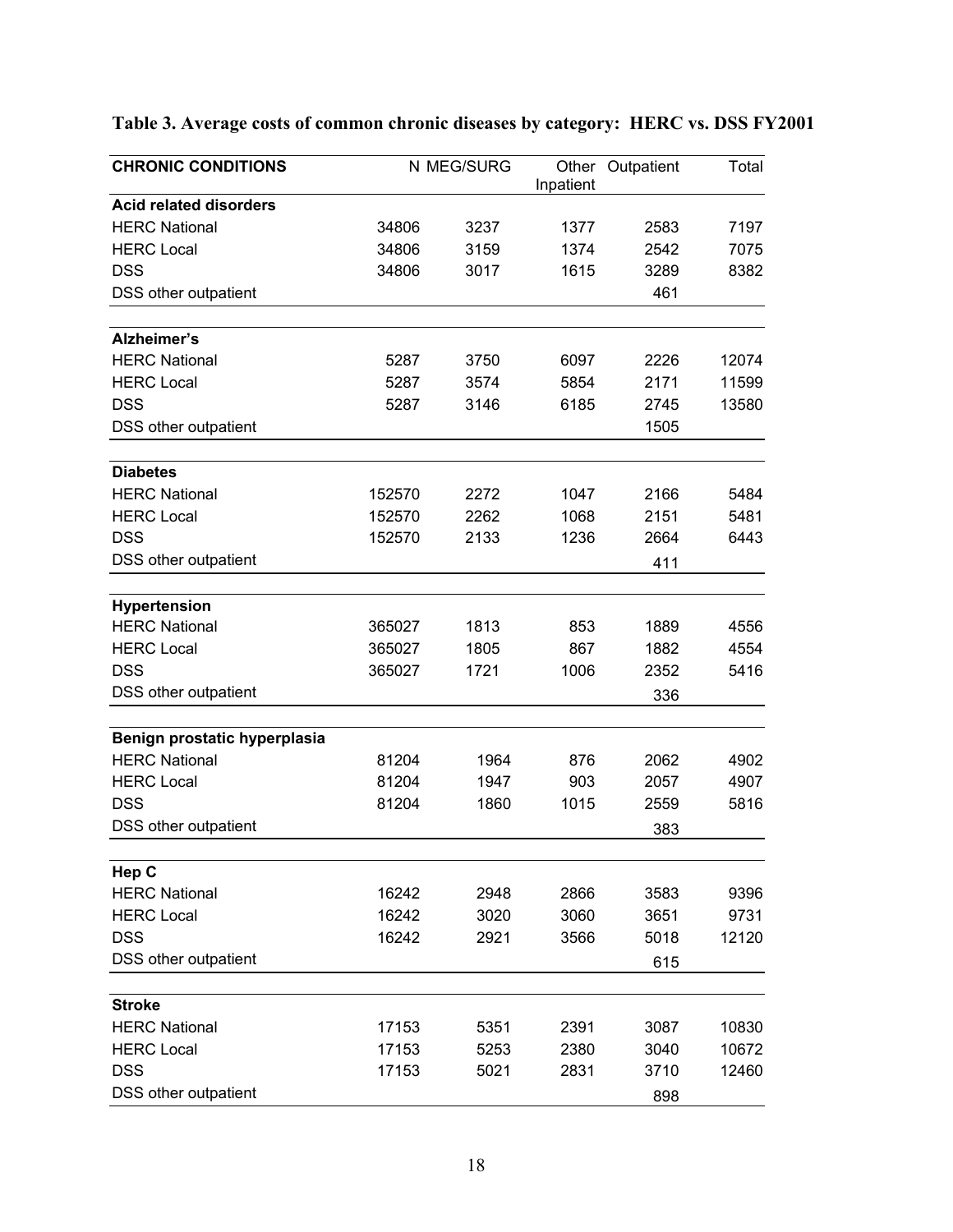| <b>CHRONIC CONDITIONS</b>       |        | N MEG/SURG | Inpatient | Other Outpatient | Total |
|---------------------------------|--------|------------|-----------|------------------|-------|
|                                 |        |            |           |                  |       |
| <b>Ischemic heart disease</b>   |        |            |           |                  |       |
| <b>HERC National</b>            | 155929 | 3021       | 965       | 2147             | 6132  |
| <b>HERC Local</b>               | 155929 | 2995       | 976       | 2144             | 6114  |
| <b>DSS</b>                      | 155929 | 2805       | 1154      | 2610             | 6955  |
| DSS other outpatient            |        |            |           | 386              |       |
| <b>Headache</b>                 |        |            |           |                  |       |
| <b>HERC National</b>            | 29772  | 1493       | 1119      | 2639             | 5251  |
| <b>HERC</b> Local               | 29772  | 1497       | 1129      | 2638             | 5264  |
| <b>DSS</b>                      | 29772  | 1500       | 1286      | 3586             | 6802  |
| DSS other outpatient            |        |            |           | 429              |       |
|                                 |        |            |           |                  |       |
| <b>Congestive heart failure</b> |        |            |           |                  |       |
| <b>HERC National</b>            | 39317  | 7106       | 1974      | 2995             | 12075 |
| <b>HERC Local</b>               | 39317  | 7083       | 2002      | 2985             | 12070 |
| <b>DSS</b>                      | 39317  | 6581       | 2419      | 3631             | 13289 |
| DSS other outpatient            |        |            |           | 658              |       |
| <b>Dementia</b>                 |        |            |           |                  |       |
| <b>HERC National</b>            | 7317   | 4897       | 6687      | 3275             | 14859 |
| <b>HERC Local</b>               | 7317   | 4785       | 6510      | 3220             | 14515 |
| <b>DSS</b>                      | 7317   | 4276       | 6928      | 3757             | 16907 |
| DSS other outpatient            |        |            |           | 1945             |       |
|                                 |        |            |           |                  |       |
| <b>Asthma</b>                   |        |            |           |                  |       |
| <b>HERC National</b>            | 22111  | 1891       | 823       | 2279             | 4993  |
| <b>HERC Local</b>               | 22111  | 1884       | 880       | 2276             | 5040  |
| <b>DSS</b>                      | 22111  | 1794       | 1061      | 3012             | 6236  |
| DSS other outpatient            |        |            |           | 368              |       |
| Low back pain                   |        |            |           |                  |       |
| <b>HERC National</b>            | 95392  | 1487       | 932       | 2452             | 4871  |
| <b>HERC Local</b>               | 95392  | 1486       | 968       | 2448             | 4902  |
| <b>DSS</b>                      | 95392  | 1476       | 1152      | 3264             | 6286  |
| DSS other outpatient            |        |            |           | 394              |       |
|                                 |        |            |           |                  |       |
| <b>Multiple Sclerosis</b>       |        |            |           |                  |       |
| <b>HERC National</b>            | 502    | 10180      | 12869     | 3952             | 27001 |
| <b>HERC Local</b>               | 502    | 9870       | 13581     | 3917             | 27368 |
| <b>DSS</b>                      | 502    | 9573       | 16800     | 5383             | 35464 |
| DSS other outpatient            |        |            |           | 3708             |       |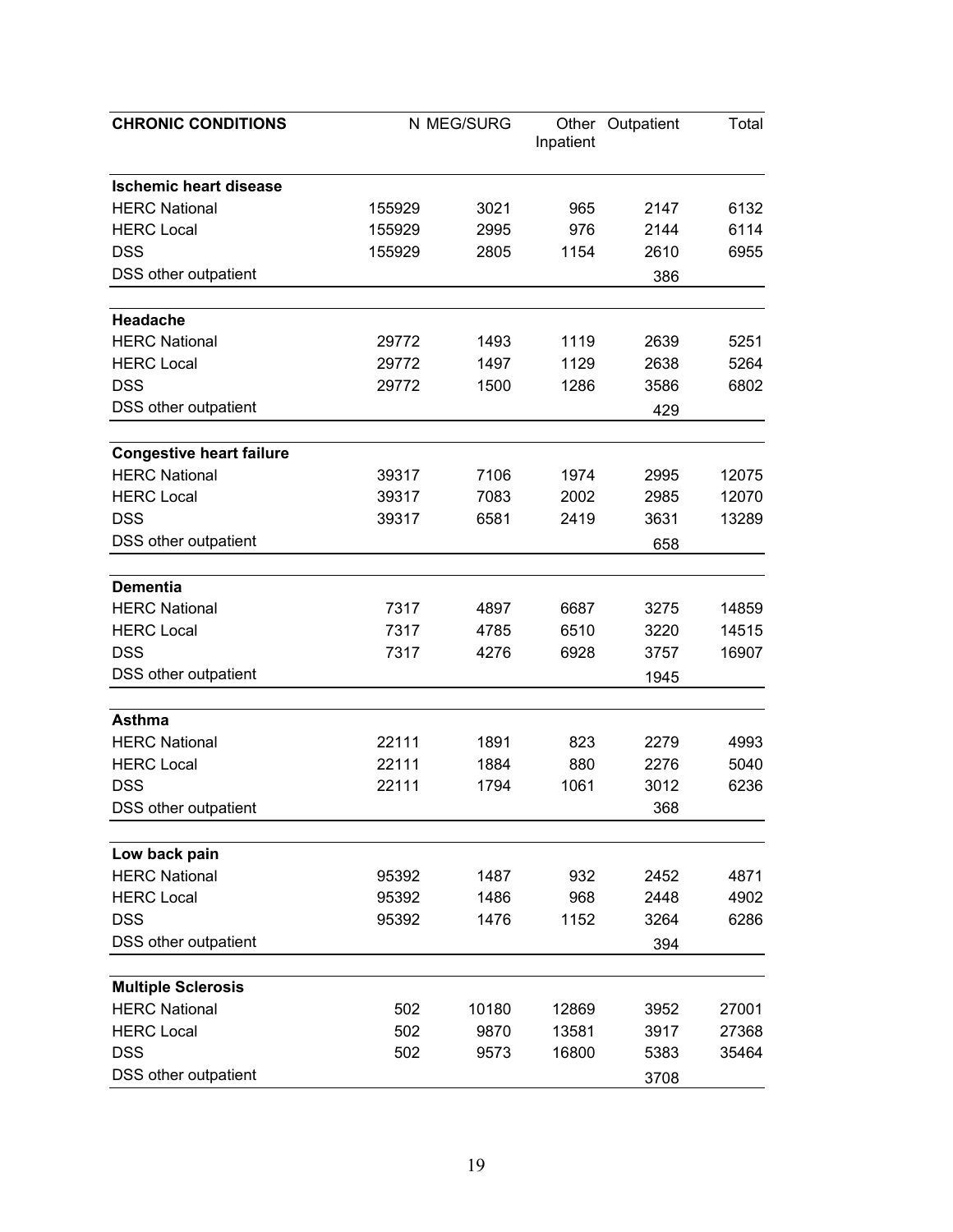| <b>Arthritis</b><br><b>HERC National</b><br>141100<br>1529<br>887<br>2143<br>4559<br><b>HERC Local</b><br>141100<br>888<br>1509<br>2130<br>4527<br><b>DSS</b><br>141100<br>1501<br>1030<br>5671<br>2772<br>DSS other outpatient<br>367<br><b>HERC National</b><br>4311<br>18209<br>10313<br>2551<br>17175<br><b>HERC Local</b><br>18209<br>10285<br>2684<br>4271<br>17239<br><b>DSS</b><br>18209<br>9881<br>3300<br>5433<br>19438<br>DSS other outpatient<br>823<br><b>Injury</b><br><b>HERC National</b><br>3004<br>78451<br>3222<br>2330<br>8557<br><b>HERC Local</b><br>78451<br>3239<br>2394<br>3013<br>8646<br><b>DSS</b><br>78451<br>10711<br>3145<br>2825<br>4114<br>DSS other outpatient<br>628<br><b>COPD</b><br><b>HERC National</b><br>84033<br>3943<br>1717<br>2478<br>8138<br><b>HERC Local</b><br>84033<br>3907<br>1726<br>2485<br>8118<br><b>DSS</b><br>84033<br>3100<br>3688<br>1985<br>9299<br>DSS other outpatient<br>525<br><b>Depression</b><br><b>HERC National</b><br>96968<br>1944<br>2256<br>2939<br>7139<br><b>HERC Local</b><br>96968<br>1952<br>2319<br>2951<br>7222<br><b>DSS</b><br>96968<br>3958<br>1907<br>2711<br>9158<br>582<br>DSS other outpatient<br><b>HIV/AIDS</b><br><b>HERC National</b><br>2017<br>3254<br>8860<br>4092<br>3589<br><b>HERC Local</b><br>4092<br>3739<br>2153<br>3238<br>9130<br><b>DSS</b><br>4092<br>2484<br>5656<br>12148<br>3397<br>DSS other outpatient<br>611<br>Peripheral vascular disease<br><b>HERC National</b><br>1725<br>2892<br>10034<br>34569<br>5417<br><b>HERC Local</b><br>34569<br>5423<br>1788<br>2904<br>10114<br><b>DSS</b><br>34569<br>5089<br>2081<br>3572<br>11337 | <b>CHRONIC CONDITIONS</b> | N MEG/SURG |           | Other Outpatient | Total |
|-----------------------------------------------------------------------------------------------------------------------------------------------------------------------------------------------------------------------------------------------------------------------------------------------------------------------------------------------------------------------------------------------------------------------------------------------------------------------------------------------------------------------------------------------------------------------------------------------------------------------------------------------------------------------------------------------------------------------------------------------------------------------------------------------------------------------------------------------------------------------------------------------------------------------------------------------------------------------------------------------------------------------------------------------------------------------------------------------------------------------------------------------------------------------------------------------------------------------------------------------------------------------------------------------------------------------------------------------------------------------------------------------------------------------------------------------------------------------------------------------------------------------------------------------------------------------------------------------------------------------------------------------------|---------------------------|------------|-----------|------------------|-------|
|                                                                                                                                                                                                                                                                                                                                                                                                                                                                                                                                                                                                                                                                                                                                                                                                                                                                                                                                                                                                                                                                                                                                                                                                                                                                                                                                                                                                                                                                                                                                                                                                                                                     |                           |            | Inpatient |                  |       |
|                                                                                                                                                                                                                                                                                                                                                                                                                                                                                                                                                                                                                                                                                                                                                                                                                                                                                                                                                                                                                                                                                                                                                                                                                                                                                                                                                                                                                                                                                                                                                                                                                                                     |                           |            |           |                  |       |
|                                                                                                                                                                                                                                                                                                                                                                                                                                                                                                                                                                                                                                                                                                                                                                                                                                                                                                                                                                                                                                                                                                                                                                                                                                                                                                                                                                                                                                                                                                                                                                                                                                                     |                           |            |           |                  |       |
|                                                                                                                                                                                                                                                                                                                                                                                                                                                                                                                                                                                                                                                                                                                                                                                                                                                                                                                                                                                                                                                                                                                                                                                                                                                                                                                                                                                                                                                                                                                                                                                                                                                     |                           |            |           |                  |       |
|                                                                                                                                                                                                                                                                                                                                                                                                                                                                                                                                                                                                                                                                                                                                                                                                                                                                                                                                                                                                                                                                                                                                                                                                                                                                                                                                                                                                                                                                                                                                                                                                                                                     |                           |            |           |                  |       |
|                                                                                                                                                                                                                                                                                                                                                                                                                                                                                                                                                                                                                                                                                                                                                                                                                                                                                                                                                                                                                                                                                                                                                                                                                                                                                                                                                                                                                                                                                                                                                                                                                                                     |                           |            |           |                  |       |
|                                                                                                                                                                                                                                                                                                                                                                                                                                                                                                                                                                                                                                                                                                                                                                                                                                                                                                                                                                                                                                                                                                                                                                                                                                                                                                                                                                                                                                                                                                                                                                                                                                                     | <b>Renal failure</b>      |            |           |                  |       |
|                                                                                                                                                                                                                                                                                                                                                                                                                                                                                                                                                                                                                                                                                                                                                                                                                                                                                                                                                                                                                                                                                                                                                                                                                                                                                                                                                                                                                                                                                                                                                                                                                                                     |                           |            |           |                  |       |
|                                                                                                                                                                                                                                                                                                                                                                                                                                                                                                                                                                                                                                                                                                                                                                                                                                                                                                                                                                                                                                                                                                                                                                                                                                                                                                                                                                                                                                                                                                                                                                                                                                                     |                           |            |           |                  |       |
|                                                                                                                                                                                                                                                                                                                                                                                                                                                                                                                                                                                                                                                                                                                                                                                                                                                                                                                                                                                                                                                                                                                                                                                                                                                                                                                                                                                                                                                                                                                                                                                                                                                     |                           |            |           |                  |       |
|                                                                                                                                                                                                                                                                                                                                                                                                                                                                                                                                                                                                                                                                                                                                                                                                                                                                                                                                                                                                                                                                                                                                                                                                                                                                                                                                                                                                                                                                                                                                                                                                                                                     |                           |            |           |                  |       |
|                                                                                                                                                                                                                                                                                                                                                                                                                                                                                                                                                                                                                                                                                                                                                                                                                                                                                                                                                                                                                                                                                                                                                                                                                                                                                                                                                                                                                                                                                                                                                                                                                                                     |                           |            |           |                  |       |
|                                                                                                                                                                                                                                                                                                                                                                                                                                                                                                                                                                                                                                                                                                                                                                                                                                                                                                                                                                                                                                                                                                                                                                                                                                                                                                                                                                                                                                                                                                                                                                                                                                                     |                           |            |           |                  |       |
|                                                                                                                                                                                                                                                                                                                                                                                                                                                                                                                                                                                                                                                                                                                                                                                                                                                                                                                                                                                                                                                                                                                                                                                                                                                                                                                                                                                                                                                                                                                                                                                                                                                     |                           |            |           |                  |       |
|                                                                                                                                                                                                                                                                                                                                                                                                                                                                                                                                                                                                                                                                                                                                                                                                                                                                                                                                                                                                                                                                                                                                                                                                                                                                                                                                                                                                                                                                                                                                                                                                                                                     |                           |            |           |                  |       |
|                                                                                                                                                                                                                                                                                                                                                                                                                                                                                                                                                                                                                                                                                                                                                                                                                                                                                                                                                                                                                                                                                                                                                                                                                                                                                                                                                                                                                                                                                                                                                                                                                                                     |                           |            |           |                  |       |
|                                                                                                                                                                                                                                                                                                                                                                                                                                                                                                                                                                                                                                                                                                                                                                                                                                                                                                                                                                                                                                                                                                                                                                                                                                                                                                                                                                                                                                                                                                                                                                                                                                                     |                           |            |           |                  |       |
|                                                                                                                                                                                                                                                                                                                                                                                                                                                                                                                                                                                                                                                                                                                                                                                                                                                                                                                                                                                                                                                                                                                                                                                                                                                                                                                                                                                                                                                                                                                                                                                                                                                     |                           |            |           |                  |       |
|                                                                                                                                                                                                                                                                                                                                                                                                                                                                                                                                                                                                                                                                                                                                                                                                                                                                                                                                                                                                                                                                                                                                                                                                                                                                                                                                                                                                                                                                                                                                                                                                                                                     |                           |            |           |                  |       |
|                                                                                                                                                                                                                                                                                                                                                                                                                                                                                                                                                                                                                                                                                                                                                                                                                                                                                                                                                                                                                                                                                                                                                                                                                                                                                                                                                                                                                                                                                                                                                                                                                                                     |                           |            |           |                  |       |
|                                                                                                                                                                                                                                                                                                                                                                                                                                                                                                                                                                                                                                                                                                                                                                                                                                                                                                                                                                                                                                                                                                                                                                                                                                                                                                                                                                                                                                                                                                                                                                                                                                                     |                           |            |           |                  |       |
|                                                                                                                                                                                                                                                                                                                                                                                                                                                                                                                                                                                                                                                                                                                                                                                                                                                                                                                                                                                                                                                                                                                                                                                                                                                                                                                                                                                                                                                                                                                                                                                                                                                     |                           |            |           |                  |       |
|                                                                                                                                                                                                                                                                                                                                                                                                                                                                                                                                                                                                                                                                                                                                                                                                                                                                                                                                                                                                                                                                                                                                                                                                                                                                                                                                                                                                                                                                                                                                                                                                                                                     |                           |            |           |                  |       |
|                                                                                                                                                                                                                                                                                                                                                                                                                                                                                                                                                                                                                                                                                                                                                                                                                                                                                                                                                                                                                                                                                                                                                                                                                                                                                                                                                                                                                                                                                                                                                                                                                                                     |                           |            |           |                  |       |
|                                                                                                                                                                                                                                                                                                                                                                                                                                                                                                                                                                                                                                                                                                                                                                                                                                                                                                                                                                                                                                                                                                                                                                                                                                                                                                                                                                                                                                                                                                                                                                                                                                                     |                           |            |           |                  |       |
|                                                                                                                                                                                                                                                                                                                                                                                                                                                                                                                                                                                                                                                                                                                                                                                                                                                                                                                                                                                                                                                                                                                                                                                                                                                                                                                                                                                                                                                                                                                                                                                                                                                     |                           |            |           |                  |       |
|                                                                                                                                                                                                                                                                                                                                                                                                                                                                                                                                                                                                                                                                                                                                                                                                                                                                                                                                                                                                                                                                                                                                                                                                                                                                                                                                                                                                                                                                                                                                                                                                                                                     |                           |            |           |                  |       |
|                                                                                                                                                                                                                                                                                                                                                                                                                                                                                                                                                                                                                                                                                                                                                                                                                                                                                                                                                                                                                                                                                                                                                                                                                                                                                                                                                                                                                                                                                                                                                                                                                                                     |                           |            |           |                  |       |
|                                                                                                                                                                                                                                                                                                                                                                                                                                                                                                                                                                                                                                                                                                                                                                                                                                                                                                                                                                                                                                                                                                                                                                                                                                                                                                                                                                                                                                                                                                                                                                                                                                                     |                           |            |           |                  |       |
|                                                                                                                                                                                                                                                                                                                                                                                                                                                                                                                                                                                                                                                                                                                                                                                                                                                                                                                                                                                                                                                                                                                                                                                                                                                                                                                                                                                                                                                                                                                                                                                                                                                     |                           |            |           |                  |       |
|                                                                                                                                                                                                                                                                                                                                                                                                                                                                                                                                                                                                                                                                                                                                                                                                                                                                                                                                                                                                                                                                                                                                                                                                                                                                                                                                                                                                                                                                                                                                                                                                                                                     |                           |            |           |                  |       |
|                                                                                                                                                                                                                                                                                                                                                                                                                                                                                                                                                                                                                                                                                                                                                                                                                                                                                                                                                                                                                                                                                                                                                                                                                                                                                                                                                                                                                                                                                                                                                                                                                                                     |                           |            |           |                  |       |
|                                                                                                                                                                                                                                                                                                                                                                                                                                                                                                                                                                                                                                                                                                                                                                                                                                                                                                                                                                                                                                                                                                                                                                                                                                                                                                                                                                                                                                                                                                                                                                                                                                                     |                           |            |           |                  |       |
|                                                                                                                                                                                                                                                                                                                                                                                                                                                                                                                                                                                                                                                                                                                                                                                                                                                                                                                                                                                                                                                                                                                                                                                                                                                                                                                                                                                                                                                                                                                                                                                                                                                     |                           |            |           |                  |       |
|                                                                                                                                                                                                                                                                                                                                                                                                                                                                                                                                                                                                                                                                                                                                                                                                                                                                                                                                                                                                                                                                                                                                                                                                                                                                                                                                                                                                                                                                                                                                                                                                                                                     |                           |            |           |                  |       |
|                                                                                                                                                                                                                                                                                                                                                                                                                                                                                                                                                                                                                                                                                                                                                                                                                                                                                                                                                                                                                                                                                                                                                                                                                                                                                                                                                                                                                                                                                                                                                                                                                                                     |                           |            |           |                  |       |
|                                                                                                                                                                                                                                                                                                                                                                                                                                                                                                                                                                                                                                                                                                                                                                                                                                                                                                                                                                                                                                                                                                                                                                                                                                                                                                                                                                                                                                                                                                                                                                                                                                                     |                           |            |           |                  |       |
|                                                                                                                                                                                                                                                                                                                                                                                                                                                                                                                                                                                                                                                                                                                                                                                                                                                                                                                                                                                                                                                                                                                                                                                                                                                                                                                                                                                                                                                                                                                                                                                                                                                     |                           |            |           |                  |       |
|                                                                                                                                                                                                                                                                                                                                                                                                                                                                                                                                                                                                                                                                                                                                                                                                                                                                                                                                                                                                                                                                                                                                                                                                                                                                                                                                                                                                                                                                                                                                                                                                                                                     | DSS other outpatient      |            |           | 595              |       |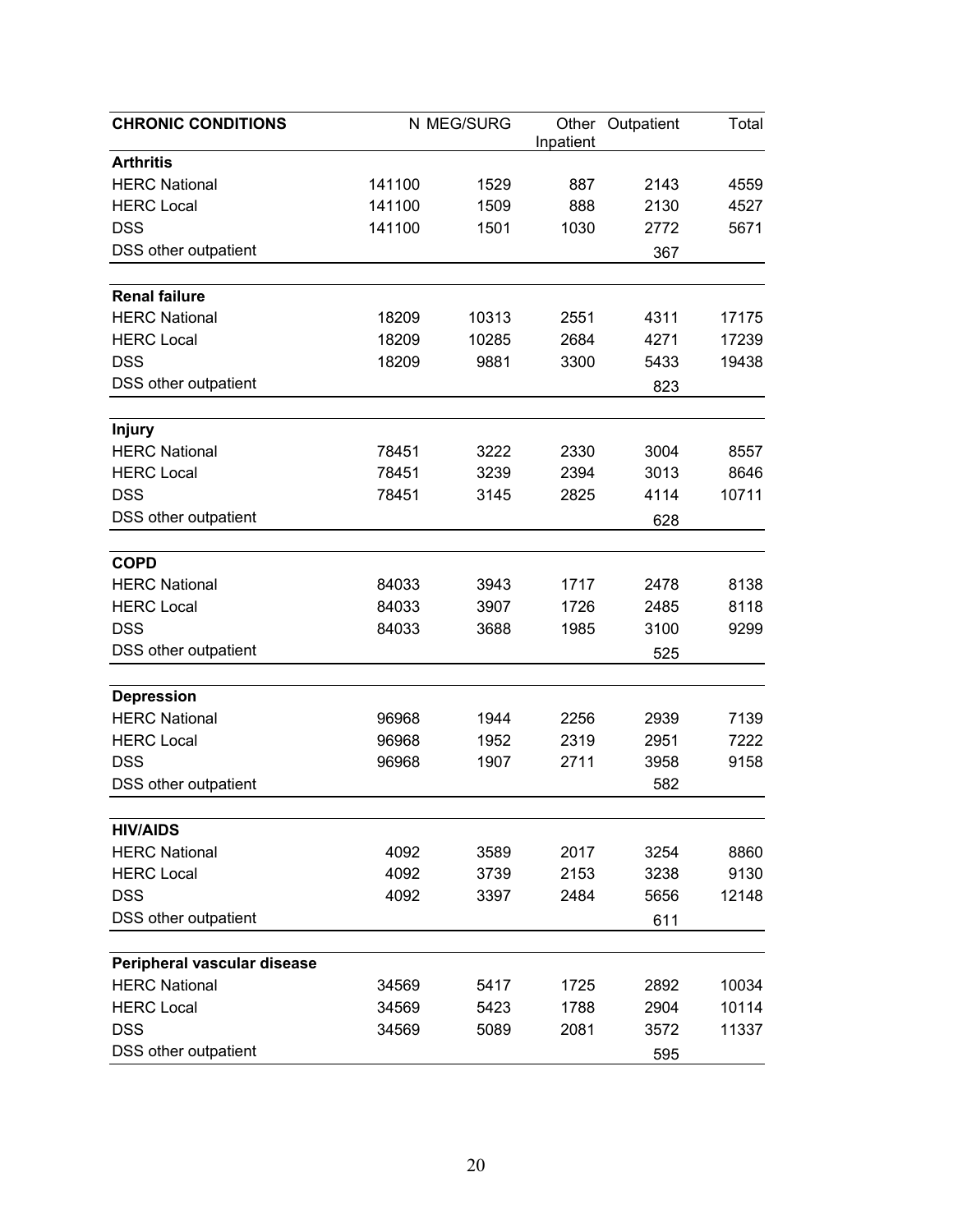| <b>CHRONIC CONDITIONS</b>    |        | N MEG/SURG | Inpatient | Other Outpatient | Total |
|------------------------------|--------|------------|-----------|------------------|-------|
| <b>Parkinson's</b>           |        |            |           |                  |       |
| <b>HERC National</b>         | 7964   | 2632       | 2974      | 2026             | 7632  |
| <b>HERC Local</b>            | 7964   | 2558       | 3004      | 2026             | 7588  |
| <b>DSS</b>                   | 7964   | 2466       | 3303      | 2538             | 9283  |
| DSS other outpatient         |        |            |           | 976              |       |
| Spinal cord injury           |        |            |           |                  |       |
| <b>HERC National</b>         | 4416   | 5228       | 11328     | 3188             | 19745 |
| <b>HERC Local</b>            | 4416   | 5223       | 11893     | 3119             | 20236 |
| <b>DSS</b>                   | 4416   | 5082       | 14496     | 5331             | 26560 |
| DSS other outpatient         |        |            |           | 1653             |       |
| Pneumonia                    |        |            |           |                  |       |
| <b>HERC National</b>         | 13755  | 15797      | 5527      | 3746             | 25069 |
| <b>HERC Local</b>            | 13755  | 15500      | 5618      | 3731             | 24850 |
| <b>DSS</b>                   | 13755  | 14441      | 6709      | 4897             | 27147 |
| DSS other outpatient         |        |            |           | 1100             |       |
|                              |        |            |           |                  |       |
| <b>Substance Abuse</b>       |        |            |           |                  |       |
| <b>HERC National</b>         | 110827 | 2360       | 2309      | 2711             | 7379  |
| <b>HERC</b> Local            | 110827 | 2366       | 2391      | 2736             | 7493  |
| <b>DSS</b>                   | 110827 | 2223       | 2684      | 3536             | 8928  |
| DSS other outpatient         |        |            |           | 484              |       |
| <b>PSYCHIATRIC DISORDERS</b> |        |            |           |                  |       |
| Schizophrenia                |        |            |           |                  |       |
| <b>HERC National</b>         | 22692  | 1851       | 6338      | 3967             | 12156 |
| <b>HERC Local</b>            | 22692  | 1893       | 6469      | 4004             | 12367 |
| <b>DSS</b>                   | 22692  | 1719       | 6661      | 5005             | 14564 |
| DSS other outpatient         |        |            |           | 1179             |       |
| <b>PTSD</b>                  |        |            |           |                  |       |
| <b>HERC National</b>         | 42364  | 1272       | 1939      | 3440             | 6650  |
| <b>HERC Local</b>            | 42364  | 1288       | 2018      | 3522             | 6827  |
| <b>DSS</b>                   | 42364  | 1271       | 2472      | 4618             | 8952  |
| DSS other outpatient         |        |            |           | 592              |       |
|                              |        |            |           |                  |       |
| <b>Personality disorder</b>  |        |            |           |                  |       |
| <b>HERC National</b>         | 7763   | 1699       | 6959      | 4262             | 12921 |
| <b>HERC Local</b>            | 7763   | 1704       | 7185      | 4319             | 13209 |
| <b>DSS</b>                   | 7763   | 1760       | 8620      | 6296             | 17566 |
| DSS other outpatient         |        |            |           | 890              |       |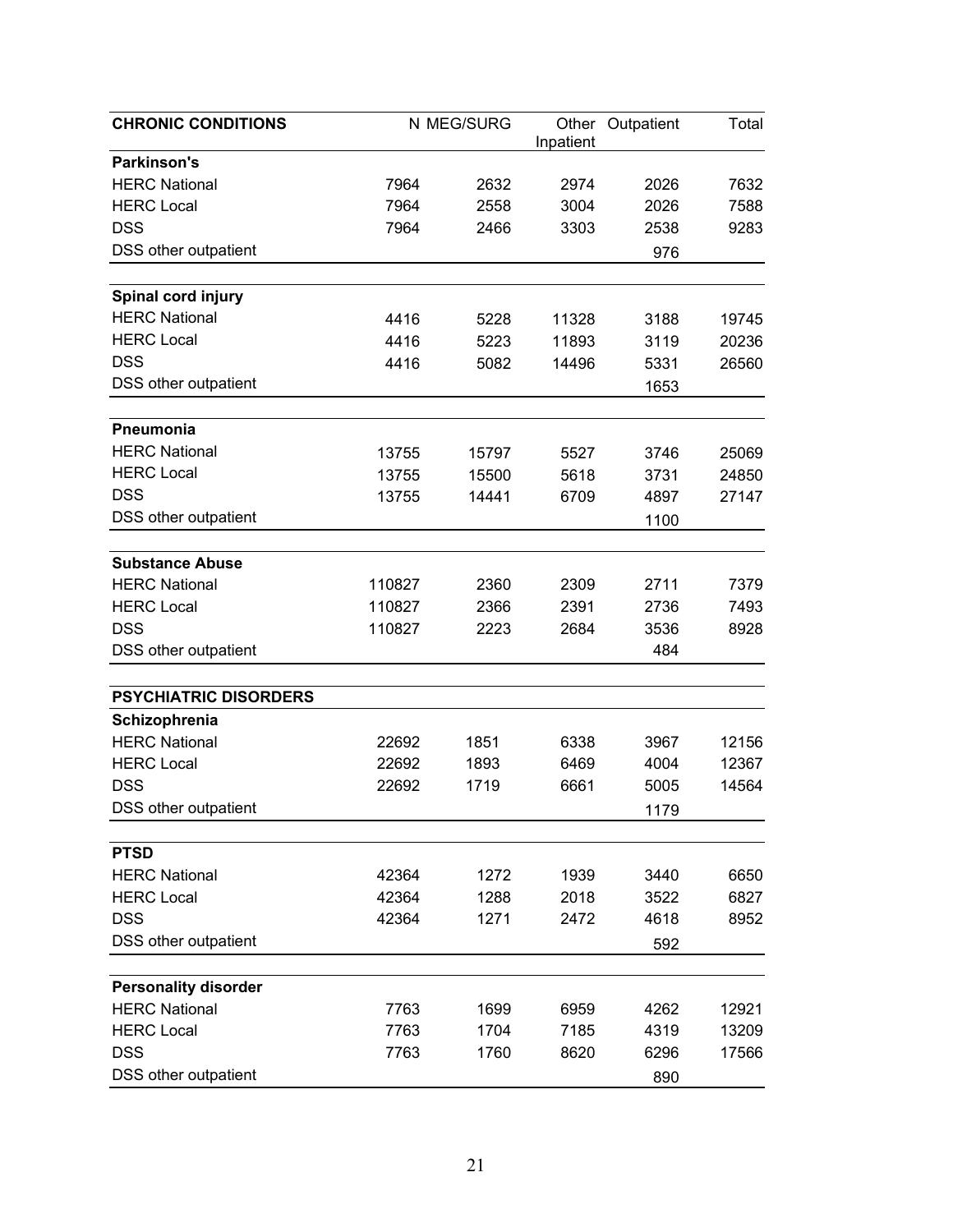| <b>CHRONIC CONDITIONS</b>                |        | N MEG/SURG | Inpatient | Other Outpatient | Total |
|------------------------------------------|--------|------------|-----------|------------------|-------|
| <b>Bipolar disorder</b>                  |        |            |           |                  |       |
| <b>HERC National</b>                     | 16438  | 1551       | 4977      | 3604             | 10132 |
| <b>HERC Local</b>                        | 16438  | 1579       | 5134      | 3651             | 10364 |
| <b>DSS</b>                               | 16438  | 1577       | 5851      | 5089             | 13390 |
| DSS other outpatient                     |        |            |           | 872              |       |
|                                          |        |            |           |                  |       |
| <b>Borderline personality disorder</b>   |        |            |           |                  |       |
| <b>HERC National</b>                     | 1802   | 1745       | 8010      | 4926             | 14680 |
| <b>HERC Local</b>                        | 1802   | 1791       | 8542      | 5027             | 15360 |
| <b>DSS</b>                               | 1802   | 1746       | 10349     | 7667             | 20635 |
| DSS other outpatient                     |        |            |           | 874              |       |
| <b>Sociopathic Personality Disorder</b>  |        |            |           |                  |       |
| <b>HERC National</b>                     | 1414   | 1942       | 10543     | 4418             | 16903 |
| <b>HERC Local</b>                        | 1414   | 1958       | 11135     | 4509             | 17602 |
| <b>DSS</b>                               | 1414   | 2245       | 14292     | 7163             | 24720 |
| DSS other outpatient                     |        |            |           | 1020             |       |
|                                          |        |            |           |                  |       |
| Non-organic psychoses/paranoid<br>states |        |            |           |                  |       |
| <b>HERC National</b>                     | 10393  | 3404       | 6412      | 3798             | 13613 |
| <b>HERC Local</b>                        | 10393  | 3386       | 6755      | 3813             | 13954 |
| <b>DSS</b>                               | 10393  | 3213       | 7504      | 5110             | 17196 |
| DSS other outpatient                     |        |            |           | 1369             |       |
|                                          |        |            |           |                  |       |
| Other psychiatric disorders              |        |            |           |                  |       |
| <b>HERC National</b>                     | 148895 | 2156       | 2324      | 2770             | 7250  |
| <b>HERC Local</b>                        | 148895 | 2149       | 2359      | 2778             | 7286  |
| <b>DSS</b>                               | 148895 | 2073       | 2706      | 3665             | 9065  |
| DSS other outpatient                     |        |            |           | 621              |       |
|                                          |        |            |           |                  |       |
| <b>CANCER</b>                            |        |            |           |                  |       |
| Lung cancer<br><b>HERC National</b>      | 6656   | 9308       | 2310      | 4399             | 16017 |
| <b>HERC</b> Local                        | 6656   | 9392       | 2430      | 4379             | 16201 |
| <b>DSS</b>                               | 6656   | 8823       | 3001      | 5330             | 17964 |
| DSS other outpatient                     |        |            |           |                  |       |
|                                          |        |            |           | 809              |       |
| <b>Prostate cancer</b>                   |        |            |           |                  |       |
| <b>HERC National</b>                     | 30550  | 2288       | 883       | 2546             | 5717  |
| <b>HERC Local</b>                        | 30550  | 2327       | 930       | 2541             | 5799  |
| <b>DSS</b>                               | 30550  | 2205       | 1061      | 2976             | 6714  |
| DSS other outpatient                     |        |            |           | 472              |       |